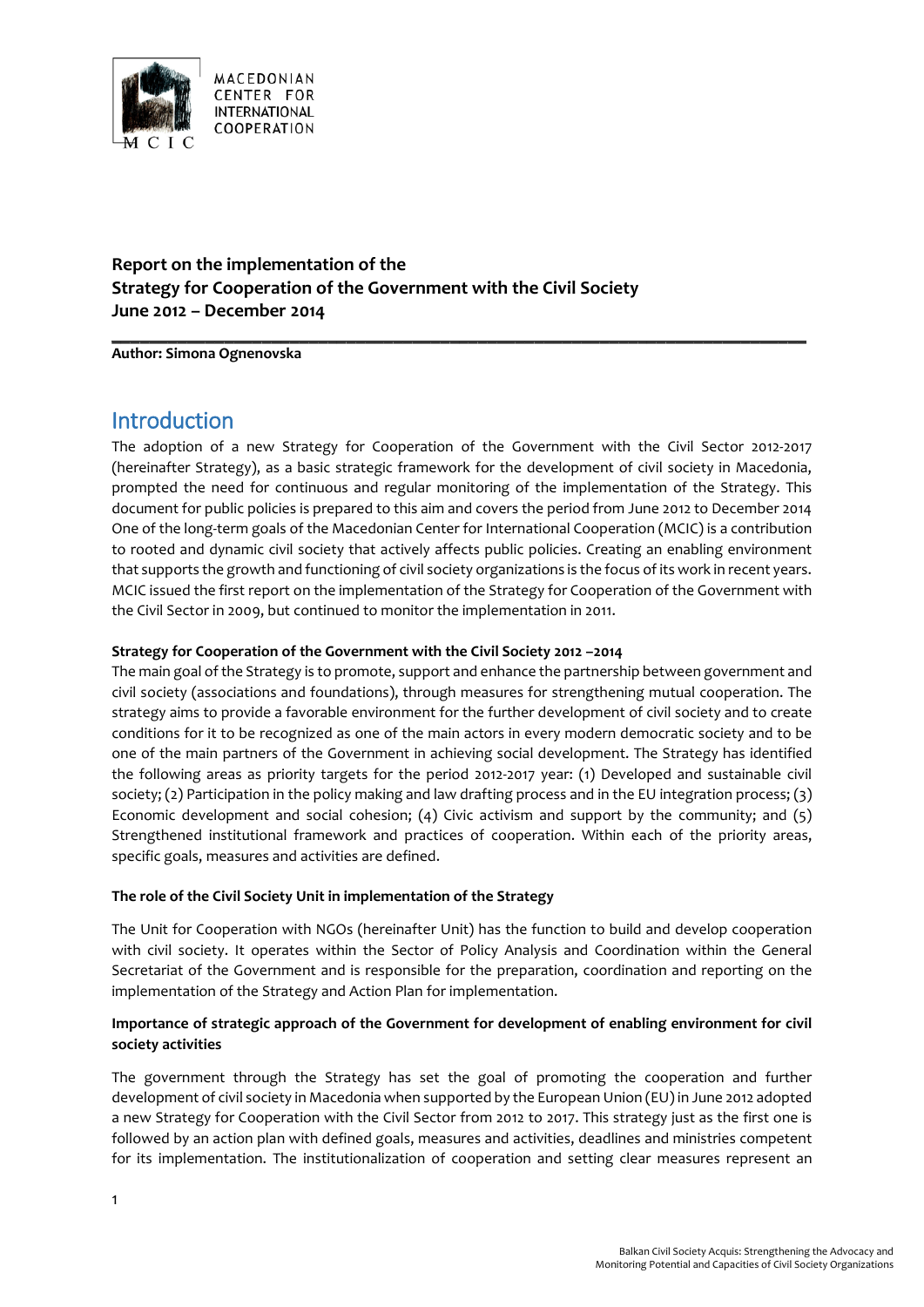

important step and this document should contribute towards upgrading and practicing cooperation to enable functional and essential civil dialogue.

#### **Participation of civil society organizations in implementation of the Strategy**

The participatory approach in the preparation of the second strategy allowed creating strategic document based mostly on the needs identified by the civil society. The working group for preparation of the Strategy, included not only civil servants, but also six representatives of civil society organizations. In addition, in order to ensure wider consultations, public hearings were organized in five cities around the country. But despite involvement in the preparatory stage, NGOs need to be involved in all phases (implementation, monitoring, improvement) of the implementation of the Strategy.

#### **Funds for implementation of activities within the Strategy**

No budget funds were provided for the implementation of the measures and activities of the Strategy. Namely, the Government does not have a special program budget for the Unit, including for the measures / actions in the strategy. The current implementation of the measures was supported by a variety of sources, such as the EU and other international support.

## Implemented activities of the Strategy June 2012 – December 2014

Half (48%) of the measures envisaged in the strategy have not improved. Excellent progress is recorded in

## **IMPLEMENTATION OF MEASURES**

- **Excellent progress** Significant progress
- **Partial progress Partial progress**
- No progress Fully implemented measure



10% of the measures, while significant progress has been achieved in 13% of the measures. In 13% of the measures there is partial progress, and in 12% there is little progress. Only two measures were fully implemented<sup>[1](#page-1-0)</sup>.

Although the strategy covers the period 2012-2017, however most of the measures in the Action Plan, are foreseen to be implemented by the end of 2014.

The Unit for Cooperation with NGOs and the Ministry of Labor and Social Policy stand as implementers of the measures, according to number of activities within the action plan.

The key measures foreseen in the strategy that have been implemented or have improved, as well as those who have not been improved by the end of December 2014 are presented below.

<span id="page-1-0"></span> $1$  Methodology and detailed breakdown of the progress in implementation of the measures are presented in Appendix 1.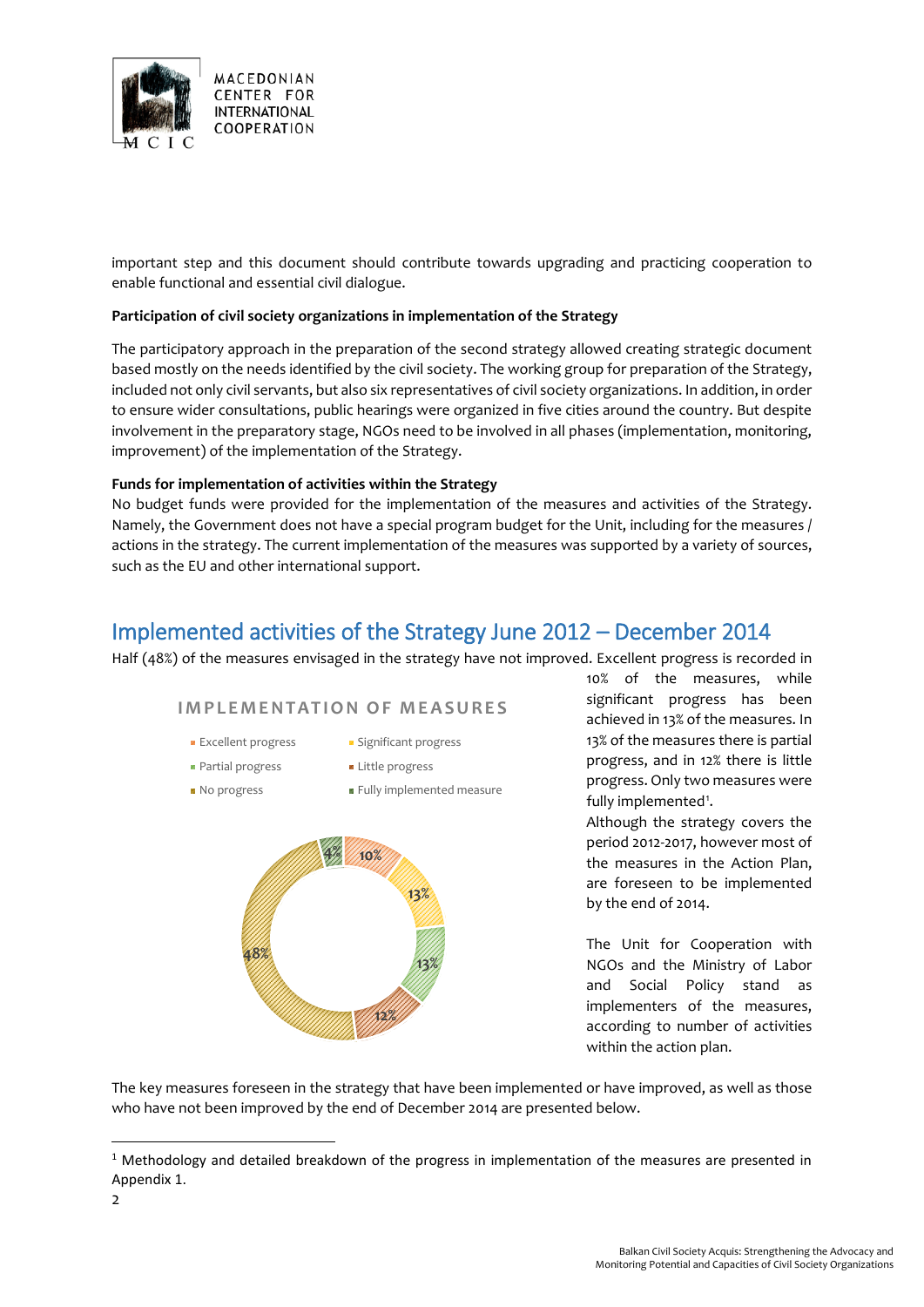

## **Extent of implementation of key measures in the priority areas of the Strategy**

#### **Priority area 1: Developed and sustainable civil society**

The first priority area has five goals that are focused on improving the enabling legal framework that after the adoption of the Law on Associations and Foundations (LAF) in 2010 provides a foundation for the development of measures to encourage the sustainability of the sector (changes to tax laws, economic activities). The strategy recognized the need for the civil society organizations to use domestic sources of funding, so it provided measures to ensure sustainability. The following goals were set:

*Goal 1. Improving the legal framework for CSOs and its harmonized implementation;*

*Goal 2. Improving the conditions for using the profit acquired from performing activities;*

*Goal 3. Supporting the development of CSOs through tax incentives;*

*Goal 4. Contribution to the development of CSOs through direct financing and support;*

*Goal 5. Improving the process for the awarding of funds and responsible utilization thereof by civil society organizations*

**Implementers of measures:** General Secretariat - Unit for Cooperation with NGOs, Ministry of Justice, Ministry of Finance, Directorate for Financial Intelligence, Secretariat for European Affairs and other relevant line ministries.

To achieve the goals in the first priority of the strategy, important are the following measures that showed different levels of progress or no progress at all in its implementation:

#### **Establishing and providing functionality of the Commission to grant the status of public benefit organization**

Commission for organizations which have the status of public benefit organizations became fully functional with the preparation and adoption of internal regulations at the meeting held in May 2012. The Unit set aside a special section of the website intended for the Commission and the possibility of acquiring the status of public benefit organization<sup>[2](#page-2-0)</sup>. Additionally, two training sessions were organized for the members of the Commission in order to introduce them to the specifics of the status, as well as to define the needs for effective operation and promotion of the status in the future<sup>[3](#page-2-1)</sup>.

However, despite the establishment of the Commission, there is still a lack of benefits for the civil society organizations that would have acquired the status, and thus the interest to acquire it remains low. Since the establishment of the Commission and the possibility of acquiring the status of PBO, only one decision to grant the status is made, while total of three organizations expressed such interest. In 2012 two requests were submitted that were rejected, in 2013 only one application was submitted which after two rejections due to incomplete documentation, was approved the third time and this has become the first organization of public interest.

 $\overline{\phantom{a}}$ 

<span id="page-2-0"></span><sup>2</sup> www.nvosorabotka.gov.mk

<span id="page-2-1"></span><sup>&</sup>lt;sup>3</sup>Commission for public benefit organizations. Report of the Commission for public benefit organizations in 2012 and 2013.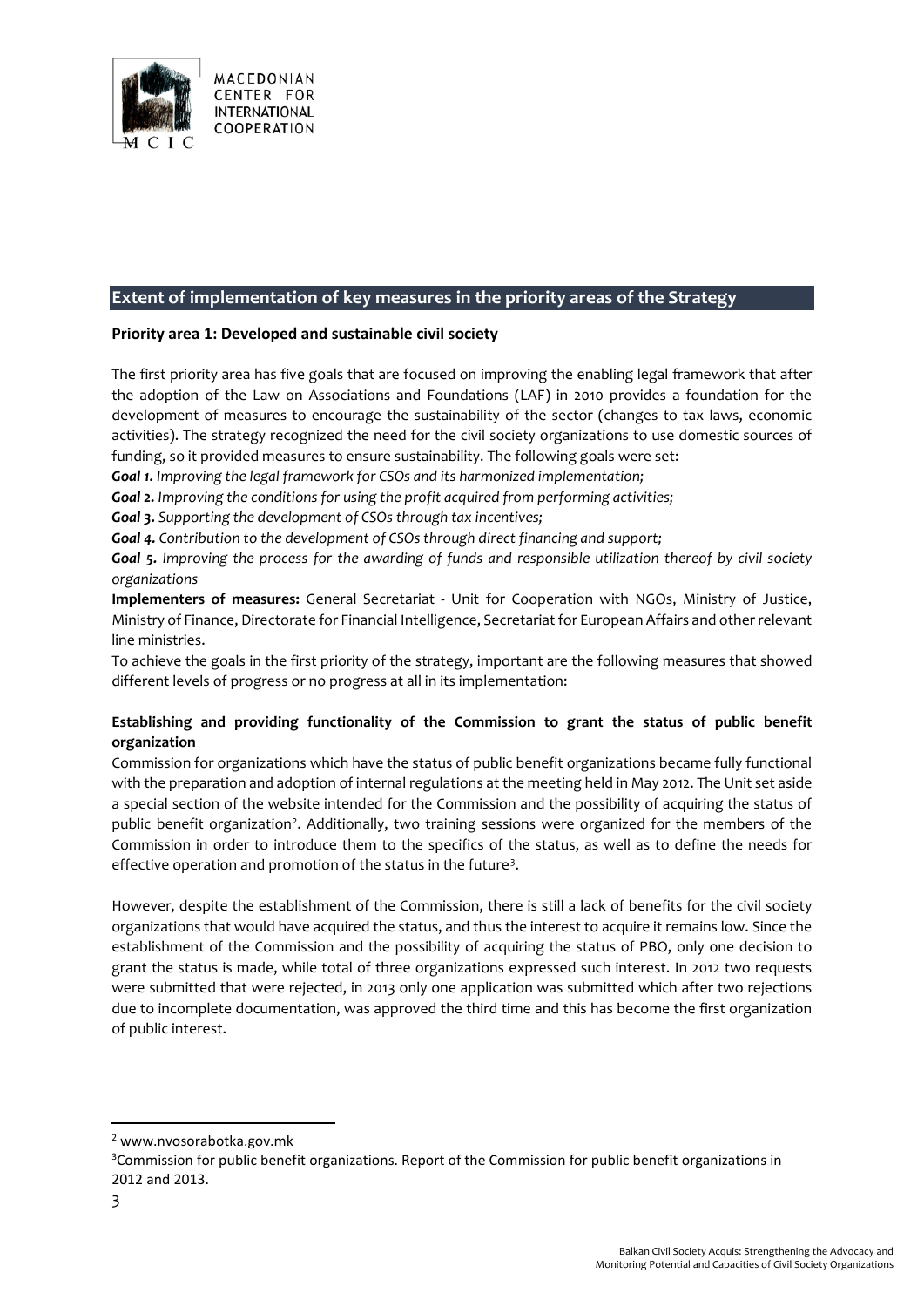

## **Amendments to the Law on Prevention of Money Laundering and Other Proceeds from Crime and Financing Terrorism**

The functioning of the civil society in the past period has come under pressure of the Law on Prevention of Money Laundering and Other Proceeds from Crime and Financing Terrorism where the sanctions were not proportional to the size of the civil society organizations and their financial capacity, while the section on control and cancellation of CSOs' work did not reflect the essence of the civil sector.

But the pressure was overcome in September 2014 with the adoption of the new Law on prevention of money laundering and other proceeds from crime and financing terrorism<sup>[4](#page-3-0)</sup> when the civil society organizations were exempted as entities to take measures and actions to prevent money laundering (preparation of program against money laundering and financing terrorism, disproportionate penalties). Only Article 17 paragraph 2 of the Act provides that entities (competent state bodies) should pay special attention to business relationships and transactions with civil society organizations.

## **Lack of continuous and systematic monitoring of the implementation of the Law on Associations and Foundations**

The new Law on Associations and Foundations was adopted in 2010 and since then it was necessary to monitor the Law continuously, as the most essential law that directly regulates the right to free association. Although foreseen in the Strategy, no activities have been taken yet to monitor the implementation of LAF, nor an analysis of the needs for its improvement by the Ministry of Justice<sup>[5](#page-3-1)</sup>.

## **Lack of key reforms of the entire system of state funding for NGOs, only a draft decision prepared on the allocation of funds**

A draft decision was published in November 2014 on the conditions for allocation and use of funds from the budget of the Republic of Macedonia for financing the program activities of associations and foundations. This is a positive step in improving transparency and accountability in the allocation of state funds.

Besides increasing the transparency of the procedure for the allocation of funds, it is necessary to point out that in this priority area it is necessary to conduct other key measures which provide, in particular, the structural reform of the state funding for civil society organizations (especially reform of the system for distribution of funds from games of chance and entertainment games (lotteries). The state allocates funds, but they are not sufficient to support civil society organizations, nor are roughly comparable to the support given to organizations in the countries of the region (e.g. Croatia, Montenegro, Slovenia, etc.). Besides the project support for a small number of civil society organizations, there is a lack of institutional support and co-financing by the state administration bodies of EU and international projects.

## **No reform of the system of allocation of funds for NGOs from games of chance and entertainment games (lotteries)**

Besides being a significant source of sustainability of civil society organizations in the region, the system of allocation of funds for NGOs from games of chance and entertainment games was not analyzed in order to

<span id="page-3-0"></span><sup>4</sup> Law on Prevention of Money Laundering and Other Proceeds from Crime and Financing Terrorism (Official Gazette No. 130/2014")

<span id="page-3-1"></span><sup>&</sup>lt;sup>5</sup>General Secretariat of the Government of the Republic of Macedonia, Unit for Cooperation with NGOs (2013) Report on the implemented measures and activities of the Strategy for Cooperation of the Government with the Civil Sector (2012 – 2017). Skopje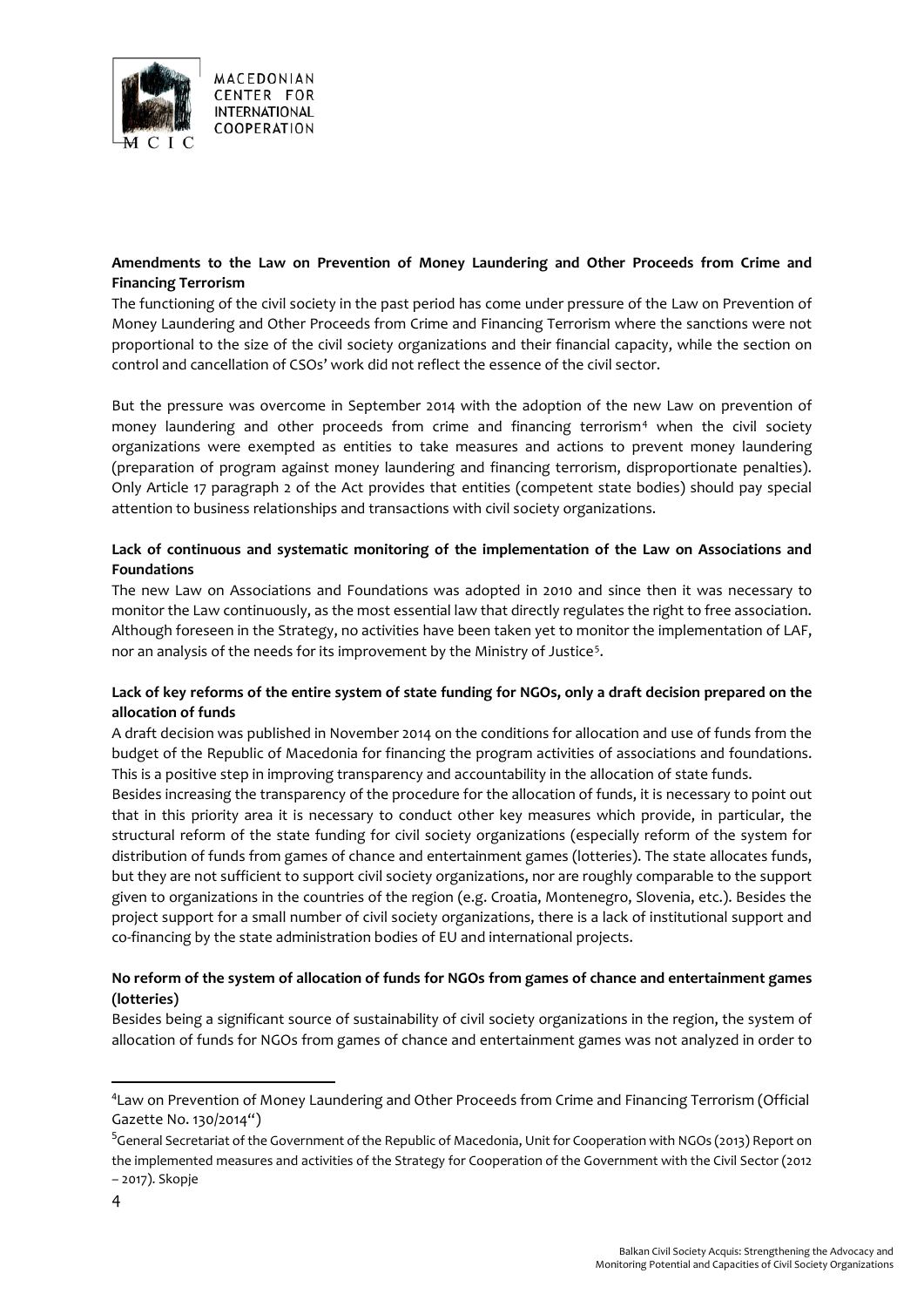

be reformed. The allocation of resources continues according to the Decision on distribution of funds from games of chance and entertainment games (respectively each year) of the Government without clear criteria and transparent process. Under this decision, funds are allocated to few, previously known, organizations which automatically receive funds each year.

## **Lack of tax reliefs and incentives for civil society organizations**

No progress was observed regarding the changes to tax laws to support the sustainability of civil society organizations. In 2012 MCIC prepared an analysis of the tax environment that served as the basis for specific proposals to amend the tax laws<sup>[6](#page-4-0)</sup>. The Ministry of Finance in the report on the implementation of the measures of the Strategy for 2013 submitted to the Unit emphasized that measures to tax reliefs in the Action plan of the Strategy are insufficiently precise to establish a working group and urged the civil society to submit concrete proposals for amendments that would be reviewed<sup>[7](#page-4-1)</sup>.

A group of civil society organizations in October 2014 launched an initiative for amendments of the provisions of the tax laws that affect the operation of civil society organizations (Law on Personal Income Tax and the Law on Profit Tax) by submitting specific proposals to the Ministry of Finance and the General Secretariat of the Government, which are still being reviewed.

## **Priority area 2: Participation in the policy making and law drafting processes, and European integration**

The second priority area recognizes the importance of regular and timely involvement of citizens and civil society organizations in the policy making and law drafting. The following goals are set:

*Goal 1. Improving the conditions for participation in policy making and all drafting processes;*

*Goal 2. Enhancing the process of information and consultations with the civil society by promoting ICT technologies in the processes;*

*Goal 3. Strengthening the partnership in European integration processes;*

*Goal 4. Cooperation in drafting reports submitted to contracting bodies upon ratified international conventions and participation in initiatives to which the Republic of Macedonia has acceded.*

**Implementers of measures:** Secretariat for European Affairs, General Secretariat - Unit for Cooperation with NGOs, Ministry of information society and administration, Ministry of Justice, Ministry of foreign affairs, line ministries.

To achieve the goals in the second priority area of the strategy, progress was observed only in one measure:

## **Monitoring the compliance with the Code of Good Practice for the participation of civil society in the policy making process**

Compliance with the standards laid down in the Code of Good Practice for the participation of civil society in the policy making process and determining the needs of the state administration bodies was first analyzed

<span id="page-4-0"></span><sup>&</sup>lt;sup>6</sup>Smilevski B. (2012) The tax environment of civil society organizations in Macedonia. Skopje. Macedonian Center for International Cooperation.

<span id="page-4-1"></span><sup>&</sup>lt;sup>7</sup>Report on the implemented measures and activities of the Strategy for Cooperation of the Government with the Civil Sector for 2013.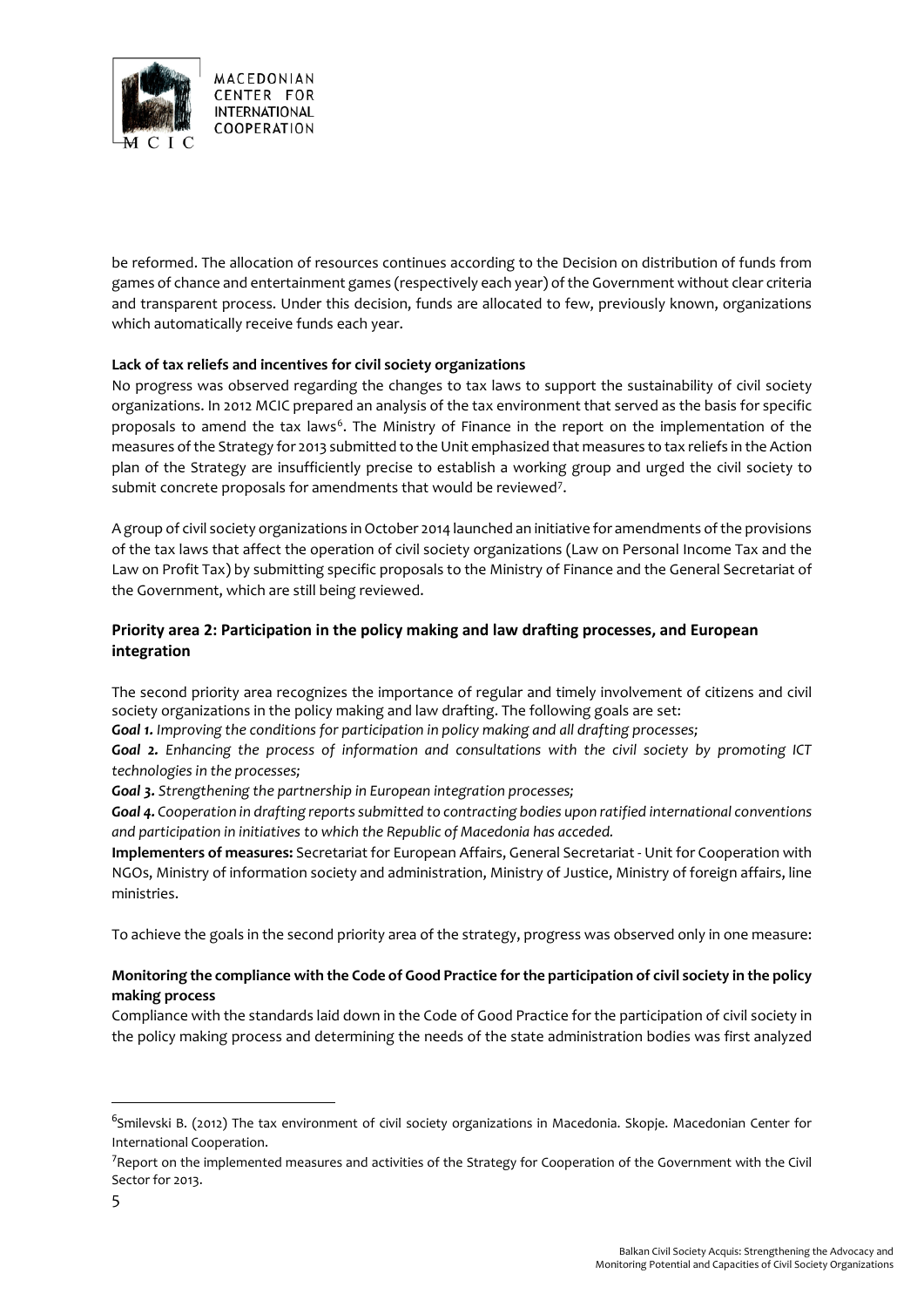

in February 2013<sup>[8](#page-5-0)</sup>. Monitoring of compliance with the standards is essential for building trust and partnership for preparing quality laws and policies. The report of monitoring the compliance with the Code concludes that TAC is recognized and only half apply it during the entire procedure of adopting policies or laws. Also the report shows that the TAC insufficiently involve or inform the Unit of the consultation process with CSOs, but recognize its role in the processes that affect civil society.

## **Priority area 3: Economic Development and Social Cohesion**

The third priority area of the strategy envisages measures for development of social economy and social entrepreneurship to improve the economic and social situation of citizens, given the active role of organizations in implementing social services (education, health, etc.).

The following goals are set:

**Goal 1.** Development of social economy;

*Goal 2.* Increasing the scope of participation of CSOs in providing services to the community;

**Goal 3.** Stimulating the support and contributions by citizens and the business sector;

*Goal 4.* Development of partnerships among the public sector, CSOs and business sector for achieving economic and social development.

**Implementers of measures:** Ministry of Economy, Ministry of labour and social policy, Ministry of local selfgovernment, Ministry of Health, Ministry of Education and Science, Ministry of Justice, Ministry of Culture, General Secretariat - Unit for Cooperation with NGOs, National Coordinating Body for corporate social responsibility.

To achieve the goals in the third priority area of the Strategy, the following measures were foreseen that showed different levels of progress in its implementation:

#### **Amendments to the Law on donations and sponsorships in public activities (LDSPA)**

Amendments to the Law on donations and sponsorships were adopted upon the proposal of the Ministry of Justice and in accordance with the direction and action plan strategy. Although the changes are aimed to improve the functionality of the law, they were prepared without consultation with civil society organizations. This practice, especially of MJ, is surprising considering the successful consultation events and already established working group in which civil society organizations were actively involved to improve the bill in 2011, when the procedure was stalled. The procedure continued in November 2013 when the Act was published on ENER[9](#page-5-1), but the MJ did not respond to the comments. As a result, civil society organizations submitted their proposals to the Parliament<sup>[10](#page-5-2)</sup> where the technical suggestions were largely accepted, but not the essential improvements and incentives for Law. It remains the future implementation of the law to be monitored by the civil society organizations and to work on its further improvement.

 $\overline{\phantom{a}}$ 

<span id="page-5-0"></span><sup>&</sup>lt;sup>8</sup>General Secretariat of the Government of the Republic of Macedonia, Unit for Cooperation with NGOs (2013) Information on the implementation of the Code of Good Practices for participation of CSOs in policy making process. Skopje. Government of the Republic of Macedonia.

<span id="page-5-1"></span><sup>&</sup>lt;sup>9</sup> Announcement of the bill on ENER 16.12.2013

<sup>(</sup>https://ener.gov.mk/default.aspx?item=pub\_regulation&subitem=view\_reg\_detail&itemid=4uZCjTh7vcf75p

<span id="page-5-2"></span>WOEPkUug==)<br><sup>10</sup>Report from the session No. 26 of the Culture Commission held on 13.01.2014

[<sup>\(</sup>http://www.sobranie.mk/materialdetails.nspx?materialId=8719bb50-4378-4c04-91c5-0cc09b764eb5\)](http://www.sobranie.mk/materialdetails.nspx?materialId=8719bb50-4378-4c04-91c5-0cc09b764eb5)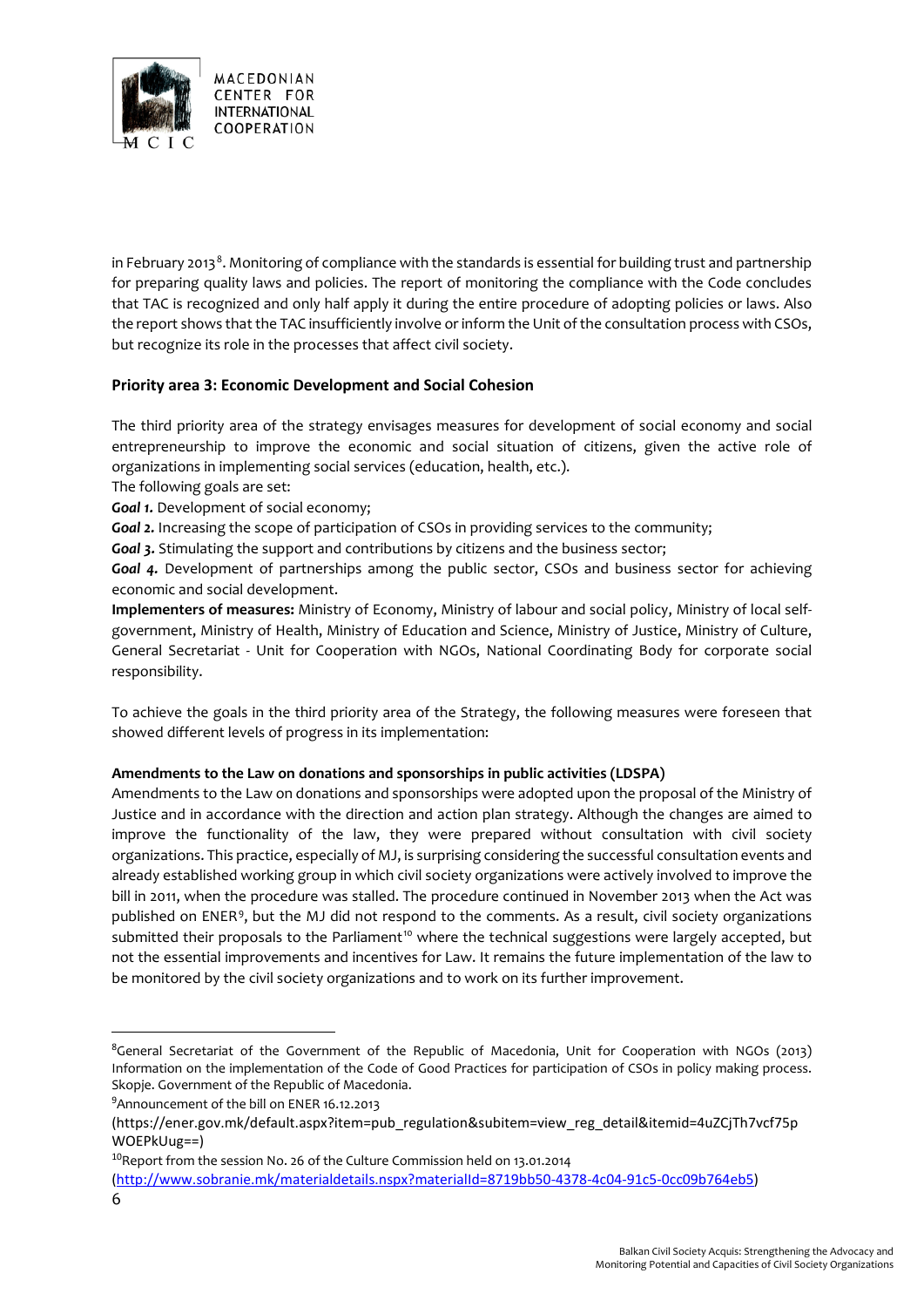

#### **Promote the concept of social entrepreneurship and steps for improvement of social services**

Ministry of Labor and Social Policy (MLSP), together with NGOs, organizes promotional and educational events for introducing the public to the concept of social entrepreneurship. Since 2012 a working group was set up working on the analysis of the need to enact a law for social entrepreneurship, which includes representatives of civil society organizations. A memorandum between MLSP and the Government of the United Kingdom was also signed.

MLSP conducted analysis in order to improve the efficiency and quality of social services. Educational events / meetings were held with local government units to promote the good practices of cooperation with NGOs for providing services.

#### **Priority area 4: Civic Activism and Support from the Community**

The fourth priority area recognizes the importance of active citizenship and aims to encourage initiatives to strengthen civic education, measures for non-formal education and engagement of young people. The following goals are set:

**Goal 1.** Raising the awareness among youth and their more active involvement in civil society;

**Goal 2.** Fostering the inclusion of citizens in the civil society and social processes;

**Implementers of measures:** Ministry of labour and social policy, Ministry of education and science, Ministry of local self-government, Ministry of Justice and other line ministries, General Secretariat - Unit for Cooperation with NGOs, Agency of youth and sports.

For the realization of the goals in the fourth priority area of the Strategy, progress was noted only in one measure:

#### **Award for volunteering as part of activities to promote volunteerism**

Under the Strategy for the promotion and development of volunteerism 2010-2015, and Action Plan, MLSP together with the National Council for the development of volunteerism, organized and successfully implemented a national award for volunteerism for two years in a row. However, in 2014 the Council failed to meet throughout the year, as a result of the election of new members that prevent the implementation of this promotional event. Lack of state funds earmarked for the implementation of the activities within the Strategy for the promotion and development of volunteerism is the key to its insignificant progress.

#### **Priority area 5: Strengthened Institutional Framework and Practices of Cooperation**

The fifth priority area identified the need to strengthen the role and active functioning of the Unit for Cooperation with NGOs. The following goals are set:

*Goal 1.* Strengthened institutional framework and practices of cooperation;

*Goal 2.* Strengthening the Unit for Cooperation with NGOs in the General Secretariat and contributing to the continual and open debate regarding the need for development of the civil society;

*Goal 3.* Contributing to a better exchange of information, consultations and active partnership;

*Goal 4.* Strengthening the communication mechanism in the network of responsible civil servants for cooperation with CSOs;

*Goal 5.* Contributing to networking of CSOs on a regional level;

*Goal 6.* Contributing to strengthening the partnerships between units of the local self-government and CSOs. **Implementers of measures:** General Secretariat - Unit for Cooperation with NGOs, line ministries, Ministry of local self-government and Agency for youth and sports.

To achieve the goals in the fifth priority areas of the strategy, the following measures were important that showed different levels of progress or no headway in its implementation:

7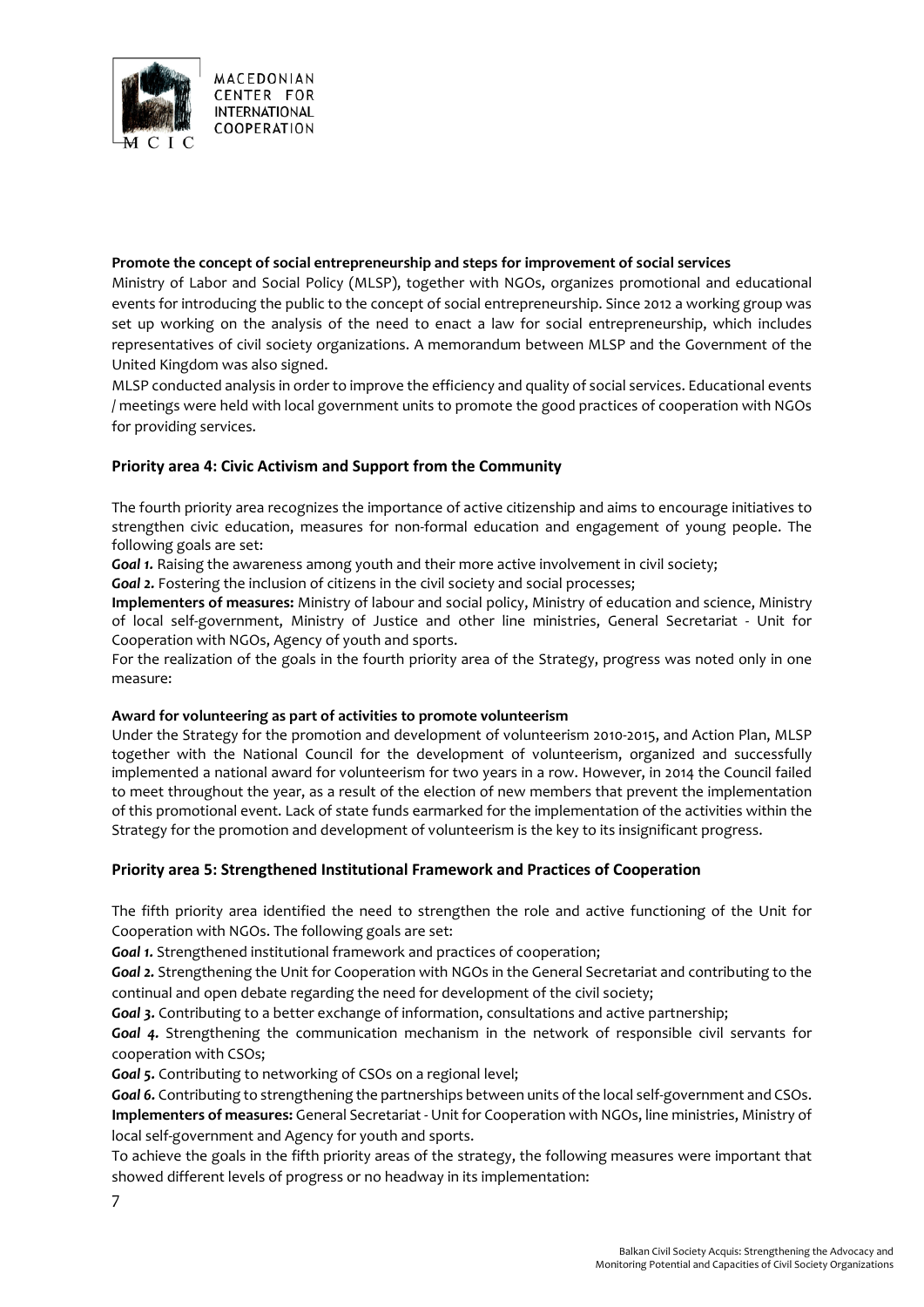

#### **Updated network of people from ministries designated for cooperation with NGOs**

The network of people from ministries designated for cooperation with civil society organizations is crucial to improve communication and cooperation with civil society organizations. For this purpose, the website of the Unit published a list of responsible civil servants (25 persons) for cooperation with civil society organizations from the ministries, where only the Ministry of Health has not designated a responsible person. Other institutions, AYS, SEA and SDDS have also designated liaison officers.

Draft procedures, criteria and scope of work of the network of civil servants responsible for cooperation with civil society are still not ready. Providing functional network of people and improving communication with NGOs has some challenges as keeping the same people for a longer period and improved coordination. In the past period, consultation and training were organized for the network of people from the ministries.

#### **The Unit continues to perform its work**

The Unit continued to perform its role as coordinator for the implementation of the Strategy, to administer the process of distributing funds from the state budget allocated for associations and foundations, and continued to function as an administrative body of the Commission for granting the status of PBO. The capacities of the Unit's staff are continuously strengthened (training, workshops and seminars). During this reporting period, changes occurred in the positions and across sectors of the employees in the Unit, which influences and weakens continuity in cooperation with civil society organizations.

#### **Lack of independent functioning of the Unit**

The Unit continues to work within the Sector of Policy Analysis and Coordination in the General Secretariat of the Government. The organizational structure of the Unit as part of the General Secretariat of the Government does not always allows flexibility and the needed authority in the hierarchy in the Secretariat for response and proactive action to implement the measures of the Strategy, but also for direct communication with civil society organizations<sup>[11](#page-7-0)</sup>. Additional limit is that there are no special budget funds for the operation of the Unit and the implementation of the Strategy. An opportunity to advance its position is offered by the documents prepared in June 2014: the analysis of the condition of the Sector of Policy Analysis and coordination, as well as the comparative analysis (structure, responsibilities and tasks) of institutions similar to the Unit in the region, the resulting recommendations and suggestions.

#### **First steps taken to establish the Council**

Establishing an advisory body to promote cooperation, dialogue and encourage the development of civil society composed of representatives of the Government, state administration bodies and civil society organizations is a key measure for providing functional dialogue on issues of development of civil society. In late November 2014 the implementation of these measures started by publishing draft decision on holding e-consultations. Wider consultations were also held.

#### **Encourage partnerships between LSU and civil society organizations**

In order to institutionalize cooperation between LSU and civil society organizations MLS formed networks for inclusive development in the Northeast, in Pelagonija and Vardar regions, with participation of LSU, civil

<span id="page-7-0"></span><sup>11</sup> Nuredinoska E., S. Ognenovska (2014) Report on Enabling Environment for the Development of Civil Society in Macedonia. Skopje. Macedonian Center for International Cooperation.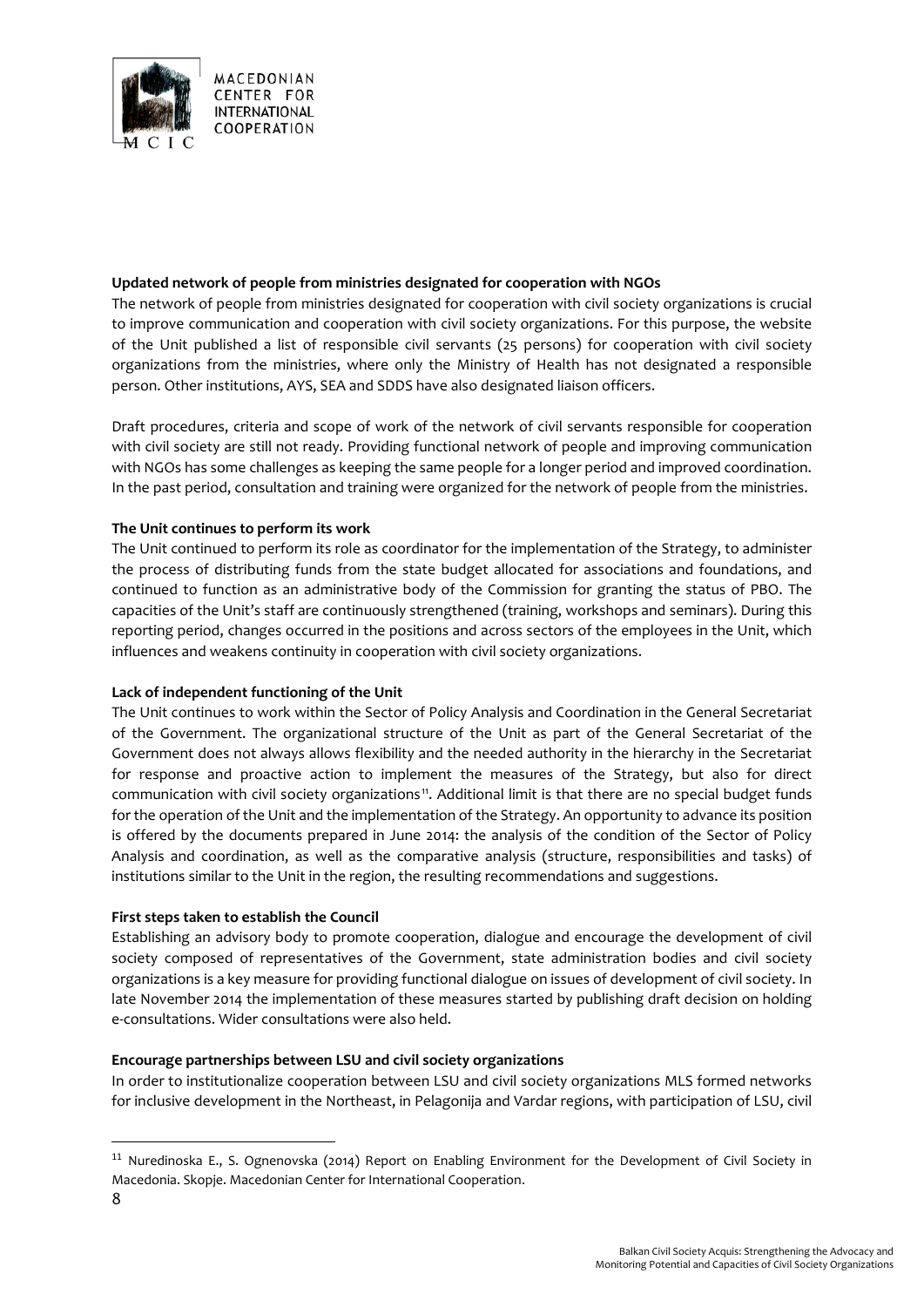

society organizations, businesses and media in order to enhance the involvement in planning the priorities for development of the region. Also for the preparation of programs for the development of regions consultative meetings were held between LSU and civil society organizations in all eight regions.

In addition to the document for public policies, tables are provided that contain an assessment of the degree of implementation of the strategy per activities.

# Recommendations from the Strategy's implementation

#### **Taking additional efforts from key stakeholders for implementation of the measures of the Strategy**

In order to achieve efficiency in the implementation of the Strategy, which so far has seen varying degrees of implementation per measure, especially low degree of implementation of the key measures for the development and sustainability of civil society, it is necessary the key institutions involved in its implementation to take into account the recommendations of the previous reports and to make additional efforts to implement them. Civil society organizations together with their initiatives and activities could support the implementation of measures to encourage cooperation with the state administration bodies for the activities set out in the Action Plan of the Strategy.

#### **Promoting ongoing implementation of key measures**

Encourage the state administration bodies responsible for the implementation of key measures to take additional efforts through periodic cross-sectorial meetings to share experiences on key taken / not taken activities.

## **To pay special attention and efforts for the implementation of the key measures for the development of civil society:**

- Adoption of **bylaws to the Law on Associations and Foundations** in order to harness the full potential of the innovations (state funding, tax laws, the status of PBO);
- Some changes needed in **tax law**s (Law on Personal Income Tax and the Law on Profit Tax), and further analysis and improvement of the Law on donations and sponsorships in public activities;
- **Full reform of the system for providing state financing of NGOs** (especially the funds from games of chance and entertainment games) in order to secure, besides project and institutional support to civil society organizations, co-financing of international projects and EU projects;
- It is necessary to respect the law, i**ncluding participation of civil society organizations in the process of policy and law-making**, while providing all the necessary information for quality participation, and proactivity of bodies in these processes.

#### **Enhancing the role and independence of the Unit for Cooperation with NGOs**

9

The Unit needs to fully perform its function of building and development of cooperation with civil society. Considering that it is low in the hierarchy of the General Secretariat of the Government (part of a sector) it does not always succeed to act proactively and openly in direct communication with civil society organizations, so efforts should be made to strengthen its **independent role and recognition** among civil society organizations. It is necessary to consider the increased independence of the Unit, or the prospect of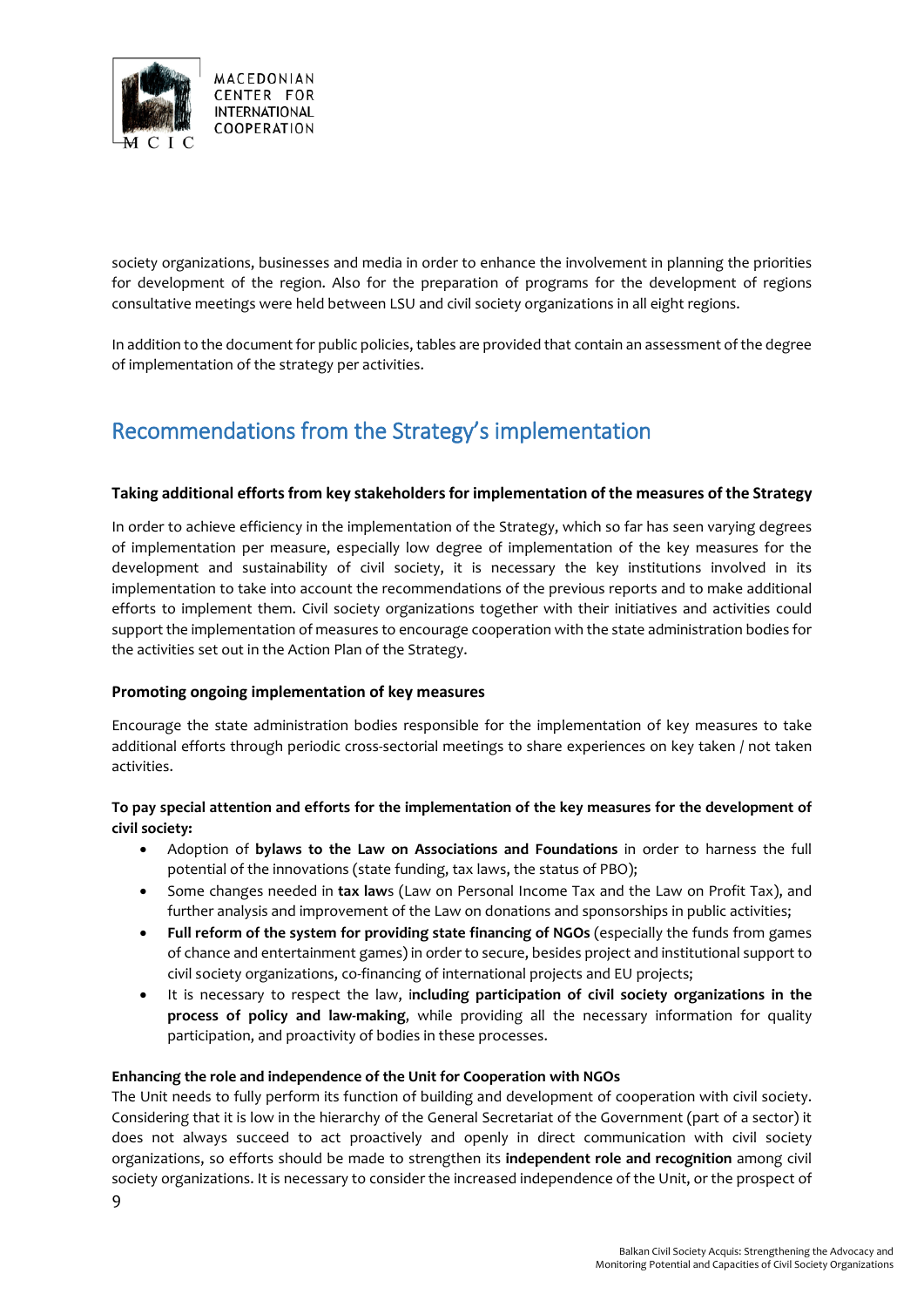

being elevated to the level of the agency. It is also necessary to use different ways of promotion and approximation of the Unit to civic organizations such as organizing open days, improving the website, growing presence throughout Macedonia.

#### **Establishing Council to promote cooperation, dialogue and encourage the development of civil society**

It is necessary to establish Council to promote cooperation, dialogue and encourage the development of civil society as a mixed body composed of an equal number of representatives of the relevant organs of state administration and civil society organizations selected with clear criteria which will be based on the principles of transparency, openness and transparency. Council should provide room for continued debate and concrete actions for the development of civil society in Macedonia. Open consultation on the draft decision to the Council in November 2014 are only a step which requires political will for establishment based on common principles, as well as pressure and proactivity of civil society organizations.

#### **Strengthening the capacity of civil servants appointed as persons for cooperation with NGOs and increased networking**

Civil servants that have the role of contact points in the state administration and are designated as persons of cooperation with civil society organizations need their capacities to be strengthen about the nature and functioning of civil society organizations and their role in the comparison of the activities in the strategy, and exchange ofinformation. Additionally meetings need to be organized and to network the persons appointed for cooperation, given the progress that can be seen through greater exchange of information, learning experiences and sharing good practices and encouraging competition between the state administration bodies in the implementation activities.

#### **Involvement of civil society organizations in all stages of the implementation of the Strategy**

Civil society organizations need to be involved in all stages of the implementation of the Strategy, and their active participation in the preparation of the strategic document can be provided through their appointment as implementers of specific measures / activities of the Action Plan of the Strategy. Additionally, despite the Unit, the state administration bodies as implementers of measures in the strategy need to include civil society organizations in the implementation of certain activities envisaged in the strategy, given that it will contribute to improved quality and legitimate results and will help build trust and cooperation. Civil society organizations need to perform continuous pressure and to monitor the government's commitment expressed by implementing the measures of the Strategy by the state administration.

## **Providing funds from the budget of the Republic Macedonia for implementation of activities envisaged in the Strategy**

It is necessary to secure funds from the budget of the Republic of Macedonia to implement the actions envisaged in the strategy based on the needs of the state administration bodies that implement activities. The Unit is required to prepare an annual work program which would be further supported with funds from the budget in accordance with the needs of the state administration bodies, including available resources from the IPA or other donors.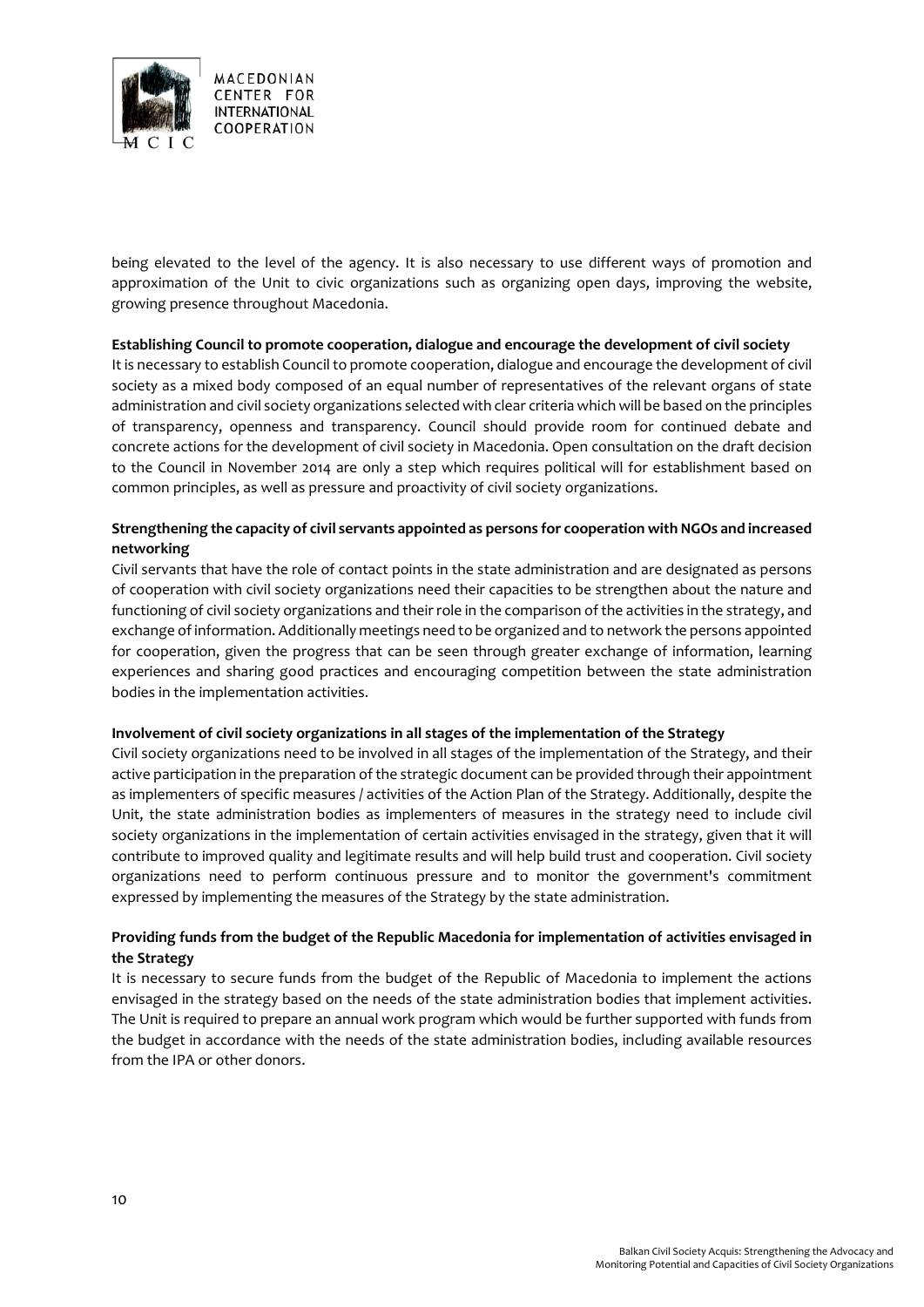

## Bibliography:

Nuredinoska E., S. Ognenovska (2014) Report on Enabling Environment for the Development of Civil Society in Macedonia. Skopje. Macedonian Center for International Cooperation.

Smilevski B. (2012) The tax environment of civil society organizations in Macedonia. Skopje. Macedonian Center for International Cooperation.

Law on Profit Tax ("Official Gazette", No. 80/1993).

Law on donations and sponsorships in public activities ("Official Gazette", No. 47/2006, 86/2008 and 51/2011).

Law on Associations and Foundations ("Official Gazette", No. 52 / 2010 and 135/2011).

Law Amending the Law on donations and sponsorships in public activities (Announcement of the bill on ENER 16.12.2013 [https://ener.gov.mk/default.aspx?item=pub\\_regulation&subitem=view\\_reg\\_detail&itemid=4uZCjTh7vcf75pWOEPkUug](https://ener.gov.mk/default.aspx?item=pub_regulation&subitem=view_reg_detail&itemid=4uZCjTh7vcf75pWOEPkUug)  $\equiv$ )

Law on Personal Income Tax ("Official Gazette", No. 80/1993, 3/1994, 70/1994, 71/1996, 28/1997, 8/2001, 50/2001, 52/2001, 2 / 2002, 44/2002, 96/2004, 120/2005, 52/2006, 139/2006, 6/2007, 160/2007, 159/2008, 20/2009, 139/2009, 171/2010, 135/2011 and 166/2012).

Law on prevention of money laundering and other criminal proceeds and financing terrorism ("Official Gazette No.130 / 2014")

General Secretariat of the Government of the Republic of Macedonia, Unit for Cooperation with NGOs (2012) Strategy for Cooperation of the Government with the Civil Sector 2012 - 2017.

General Secretariat of the Government of the Republic of Macedonia, Unit for Cooperation with NGOs (2013) Report on the implemented measures and activities of the Strategy for Cooperation of the Government with the Civil Sector (2012 – 2017). Skopje

General Secretariat of the Government of the Republic of Macedonia, Unitfor Cooperation with NGOs (2013) Information on the implementation of the Code of Good Practices for participation of CSOs in policy making process. Skopje. Government of the Republic of Macedonia.

Commission for public benefit organizations. Report of the Commission for public benefit organizations in 2012 and 2013.

Report from the session No. 26 of the Culture Commission held on 13.01.2014 [\(http://www.sobranie.mk/materialdetails.nspx?materialId=8719bb50-4378-4c04-91c5-0cc09b764eb5\)](http://www.sobranie.mk/materialdetails.nspx?materialId=8719bb50-4378-4c04-91c5-0cc09b764eb5)

www.nvosorabotka.gov.mk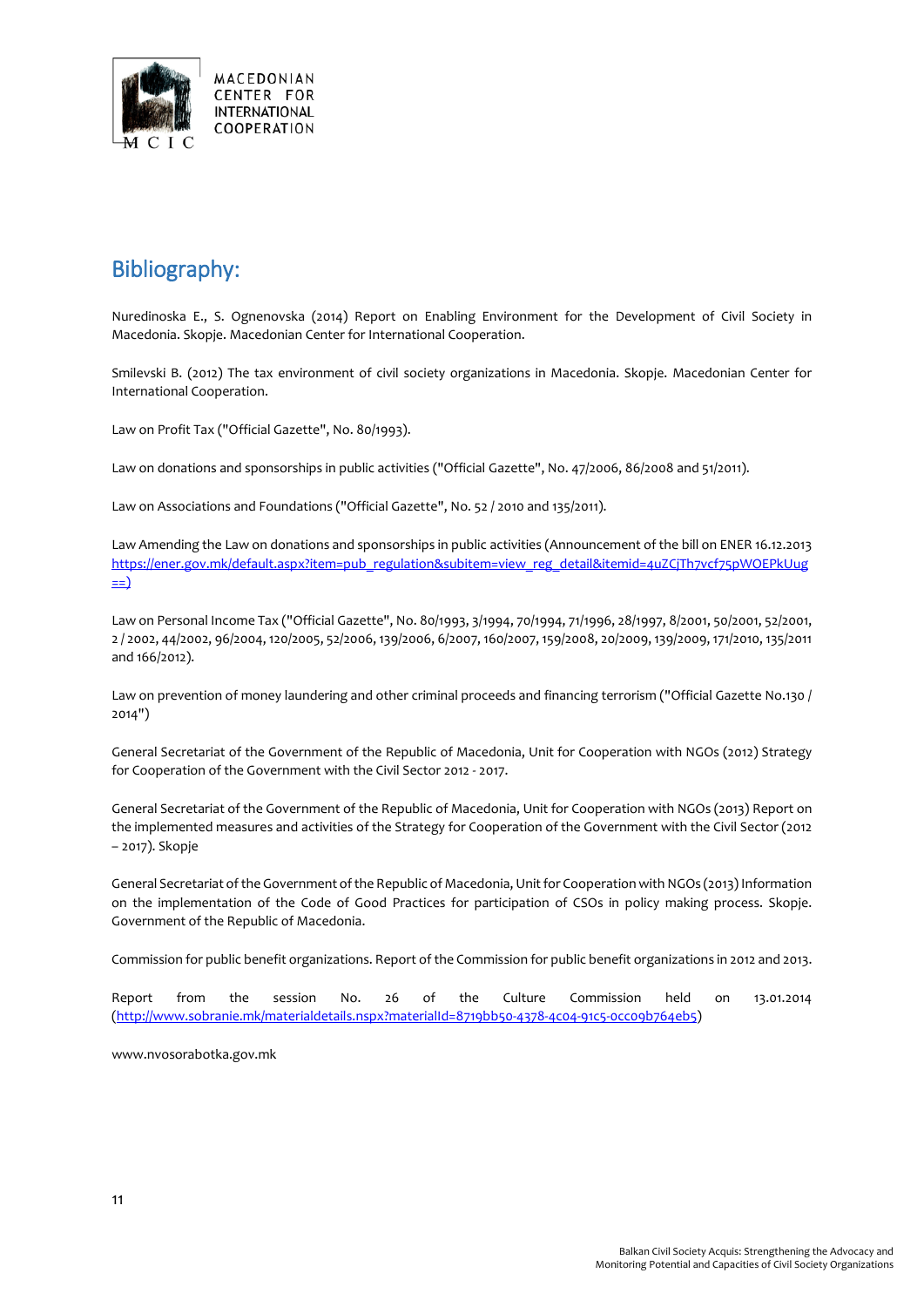

# Annex 1. Tabular view of the implementation of the activities

The implementation of each activity projected in the Action Plan of the Strategy is valued with points for each measure. The evaluation for each measure is produced as a mean value of the points for each activity, giving the following:

- Fully implemented measure (5);
- Excellent progress (4);
- Significant progress (3);
- Partial progress (2);
- Little progress (1);
- No progress (0).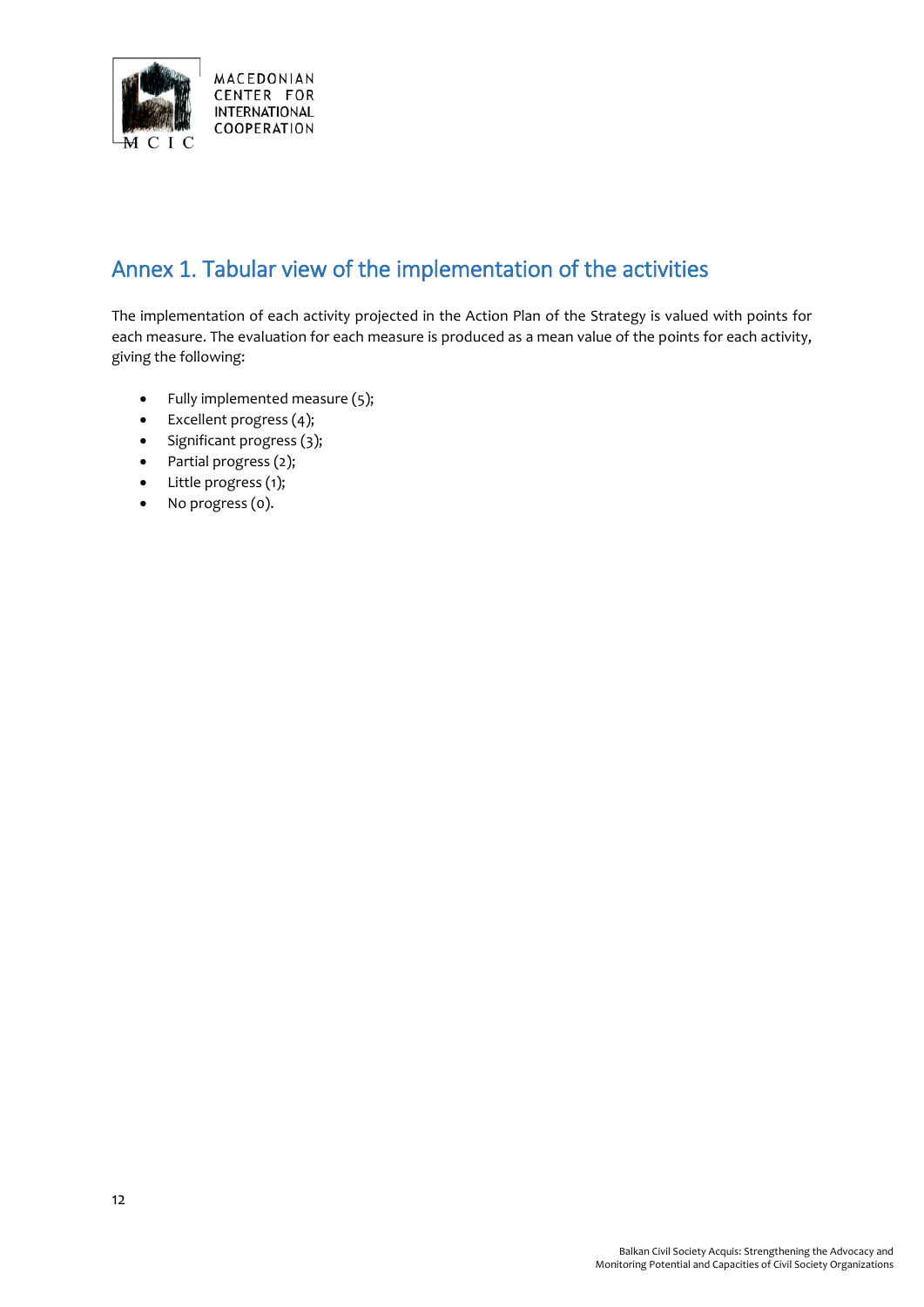

| MACEDONIAN         |  |  |  |  |  |
|--------------------|--|--|--|--|--|
| CENTER FOR         |  |  |  |  |  |
| INTERNATIONAL      |  |  |  |  |  |
| <b>COOPERATION</b> |  |  |  |  |  |
|                    |  |  |  |  |  |

| <b>Measures</b>                                                                                                   | <b>Activities</b>                                                                                                                                                     | <b>Evaluations</b> | <b>Mean</b><br>evaluation for<br>a measure | <b>Responsible</b><br>body               | Implementation<br>deadline |
|-------------------------------------------------------------------------------------------------------------------|-----------------------------------------------------------------------------------------------------------------------------------------------------------------------|--------------------|--------------------------------------------|------------------------------------------|----------------------------|
| Priority Area 1. Developed and sustainable civil society                                                          |                                                                                                                                                                       |                    |                                            |                                          |                            |
|                                                                                                                   | Objective 1.1. Enhancing the legal framework for CSOs and its harmonized implementation                                                                               |                    |                                            |                                          |                            |
|                                                                                                                   | Result 1.1.1. CSOs act on the basis of an enabling and stimulating legal framework                                                                                    |                    |                                            |                                          |                            |
| 1. Monitoring of the implementation of the<br>Law on Associations and Foundations.                                | 1.1. Establishment of a working group for designing a system of<br>monitoring and evaluation.                                                                         | $\mathbf 0$        | $\mathbf{0}$                               |                                          | 2012-2014                  |
|                                                                                                                   | 1.2. Preparation of a progress report concerning the implementation<br>of the Law.                                                                                    | $\mathbf{0}$       |                                            | Ministry of<br>Justice                   |                            |
|                                                                                                                   | 1.3. Preparation of a report with recommendations for enhancement<br>of the Law.                                                                                      | $\mathbf{0}$       |                                            |                                          |                            |
|                                                                                                                   | Result 1.1.2. The status of Organizations of Public Interest (OPI) is being functionally implemented                                                                  |                    |                                            |                                          |                            |
| 1. Capacity building of the Commission for                                                                        | 1.1. Drafting of internal acts of the Commission for OPI.                                                                                                             | 5                  | $\overline{4}$                             |                                          | 2012-2014                  |
| OPI and establishment of internal                                                                                 | 1.2. Analysis of capacity building needs of the Commission for OPI.                                                                                                   | 3                  |                                            |                                          |                            |
| mechanisms.                                                                                                       | 1.3. Organization of trainings and other activities for members of the<br>OPI Commission.                                                                             | 3                  |                                            |                                          |                            |
| 2. The award of the status and the effect of<br>its implementation is being monitored.                            | 2.1. Preparation of annual reports.                                                                                                                                   | 3                  | 3                                          | Unit for<br>cooperation                  | 2013-2014                  |
| 3. Availability of information about<br>organizations of public interest.                                         | 3.1. Designing and publishing an electronic database for<br>organizations of public interest. (in conjunction with the measure for<br>integrated electronic database) | $\overline{c}$     | $\overline{2}$                             | with NGOs                                | 2013-2014                  |
|                                                                                                                   | 3.2. Updating of the information in the database.                                                                                                                     | $\overline{2}$     |                                            |                                          |                            |
| Result 1.1.3. The financial operations of CSOs is improved                                                        |                                                                                                                                                                       |                    |                                            |                                          |                            |
| 1. The legal framework for financial<br>operation of CSOs is relevant to the needs<br>and features of the sector. | 1.1. Preparation of analysis regarding the implementation of the Law<br>on Accounting for Non-profit Organizations and the relevant by-<br>laws.                      | $\Omega$           | $\Omega$                                   | Ministry of<br>Finance<br>Public Revenue | 2012-2014                  |
|                                                                                                                   | 1.2. Establishment of a working group for drafting amendments to<br>the Law or the relevant by-laws.                                                                  | $\mathbf 0$        |                                            | Office                                   |                            |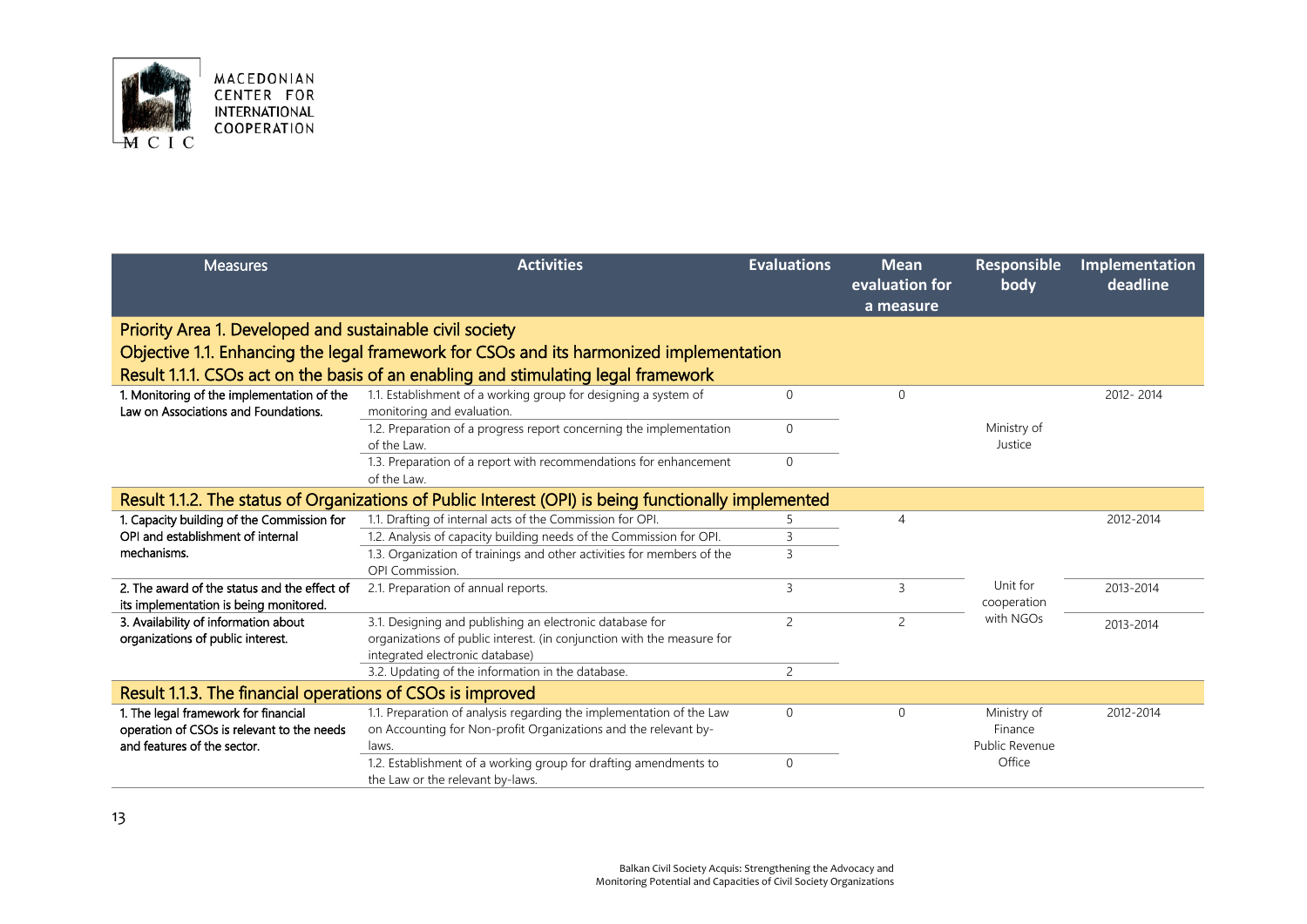

|                                                                                                                                                                                                  | Result 1.1.4. Legal framework for money laundering and financing of terrorism is relevant to the features of the sector                                                              |              |              |                                                                        |           |  |  |
|--------------------------------------------------------------------------------------------------------------------------------------------------------------------------------------------------|--------------------------------------------------------------------------------------------------------------------------------------------------------------------------------------|--------------|--------------|------------------------------------------------------------------------|-----------|--|--|
| 1. Improvement of the Law on Money<br>Laundering and Other Criminal Proceeds<br>and Financing terrorism in compliance with<br>the conditions on national level and<br>international regulations. | 1.1. Development of comparative and national analysis of the<br>existing Law against Money Laundering and Other Criminal<br>Proceeds and Financing Terrorism and its implementation. | 5            | 5            | Ministry of<br>Finance<br>Directorate for<br>Financial<br>Intelligence | 2012-2014 |  |  |
|                                                                                                                                                                                                  | Objective 1.2. Supporting the development of CSOs by acquiring profit and tax benefits                                                                                               |              |              |                                                                        |           |  |  |
|                                                                                                                                                                                                  | Result 1.2.1. CSOs use the profit acquired from performing activities                                                                                                                |              |              |                                                                        |           |  |  |
| 1. Informing the CSOs and providing<br>guidelines for them about the mechanisms                                                                                                                  | 1.1. Establishment of inter-sectorial working group for drafting the<br>Guidelines.                                                                                                  | $\mathbf{0}$ | $\mathbf{0}$ | Ministry of<br>Finance                                                 | 2012-2014 |  |  |
| for acquiring profit.                                                                                                                                                                            | 1.2. Development of Guidelines.                                                                                                                                                      | $\Omega$     |              | Ministry of<br>Finance                                                 |           |  |  |
| Result 1.2.2. Associations and Foundations manage and utilize reserve funds                                                                                                                      |                                                                                                                                                                                      |              |              |                                                                        |           |  |  |
| 1. Improving the legal framework for<br>utilization of reserve funds.                                                                                                                            | 1.1. Analysis of the needs and amendments of the laws so as to<br>ensure establishment of reserve funds.                                                                             | $\Omega$     | $\Omega$     | Ministry of<br>Finance                                                 | 2012-2014 |  |  |
|                                                                                                                                                                                                  | 1.2. Organization of informative events and discussions on the<br>recommendations.                                                                                                   | $\Omega$     |              | Ministry of<br>Finance                                                 |           |  |  |
|                                                                                                                                                                                                  | Result 1.2.3. The legal framework for taxation of the acquired profits is improved.                                                                                                  |              |              |                                                                        |           |  |  |
| 1. Including tax benefits in the Law on<br>Profit Tax for CSOs.                                                                                                                                  | 1.1. Establishment of a working group for drafting amendments to<br>the Law on Profit Tax.                                                                                           | $\Omega$     | $\Omega$     | Ministry of<br>Finance                                                 | 2012-2014 |  |  |
| Result 1.2.4. OPI are entitled to additional tax benefits                                                                                                                                        |                                                                                                                                                                                      |              |              |                                                                        |           |  |  |
| 1. Including tax benefits in the Law on VAT<br>and Law on Personal Profit Tax.                                                                                                                   | 1.1. Establishment of a working group for drafting amendments to<br>the Law on VAT and Law on Personal Profit Tax.                                                                   | $\mathbf{0}$ | $\mathbf{0}$ | Ministry of<br>Finance                                                 | 2013-2015 |  |  |
|                                                                                                                                                                                                  | Objective 1.3. Contribution to the development of CSOs through direct financial assistance                                                                                           |              |              |                                                                        |           |  |  |
|                                                                                                                                                                                                  | Result 1.3.1. Lottery proceeds are distributed in compliance with the European practices and domestic needs.                                                                         |              |              |                                                                        |           |  |  |
| 1. Legal framework for providing financing<br>from the lottery proceeds is in compliance<br>with the European regulatory practices and<br>relevant to the needs of all CSOs.                     | 1.1. Conducting domestic and comparative analysis of needs and<br>possibilities for distribution of lottery proceeds for supporting the<br>CSOs and development of recommendations.  |              | $\Omega$     | Ministry of<br>labor and<br>social policy                              | 2013-2015 |  |  |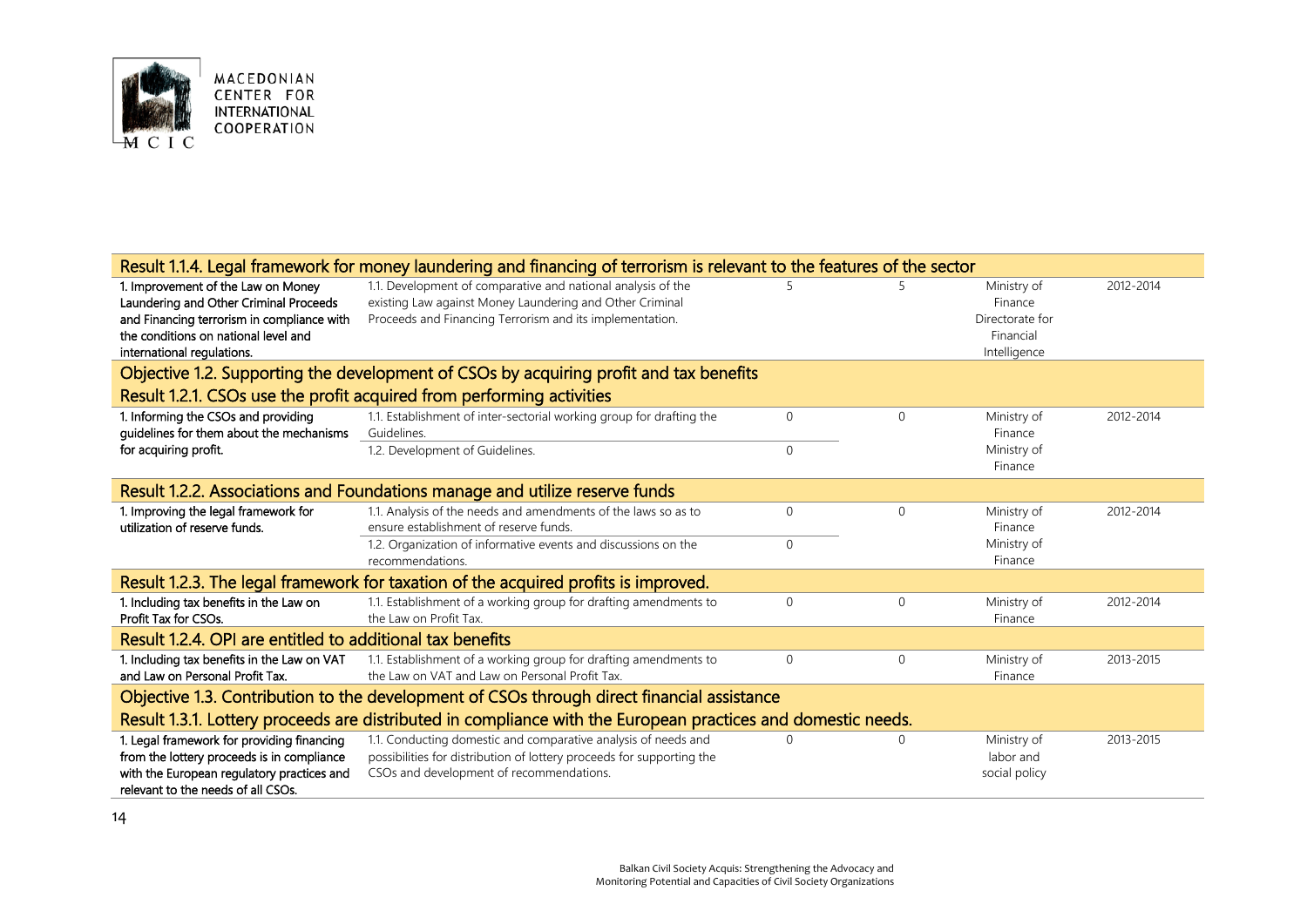

|                                                                                                           | Result 1.3.2. CSOs are supported from an institutional and organisational point of view for conducting their activities |              |              |                          |           |
|-----------------------------------------------------------------------------------------------------------|-------------------------------------------------------------------------------------------------------------------------|--------------|--------------|--------------------------|-----------|
| 1. Strengthening the institutional support<br>for CSOs and for co-financing projects of<br>organisations. | 1.1. Analysis of the European practices for institutional support to<br>CSO <sub>s</sub>                                | 0            |              | Ministry of<br>labor and | 2015-2017 |
|                                                                                                           | 1.2. Establishment of a working group for drafting a model for                                                          | $\mathbf{0}$ |              | social policy            |           |
|                                                                                                           | institutional support.                                                                                                  |              |              | Ministry of              |           |
|                                                                                                           |                                                                                                                         |              |              | Finance                  |           |
|                                                                                                           |                                                                                                                         |              |              | Unit for                 |           |
|                                                                                                           |                                                                                                                         |              |              | cooperation              |           |
|                                                                                                           |                                                                                                                         |              |              | with NGOs                |           |
|                                                                                                           |                                                                                                                         |              |              | Secretariat for          |           |
|                                                                                                           |                                                                                                                         |              |              | European                 |           |
|                                                                                                           |                                                                                                                         |              |              | Affairs                  |           |
|                                                                                                           | Result 1.3.3. The legal framework and practice of award of funds are improved.                                          |              |              |                          |           |
| 1. Adoption of a legally binding act                                                                      | 1.1. Establishment of a working group for designing a system of rules                                                   |              |              | Ministry of              | 2012-2014 |
| (regulation) for allocation of Budget funds                                                               | and procedures for the allocation of Budget funds for CSOs and                                                          |              |              | Justice                  |           |
| for CSOs.                                                                                                 | amendments to the Law on Associations and Foundations.                                                                  |              |              | Ministry of              |           |
|                                                                                                           |                                                                                                                         |              |              | Finance                  |           |
|                                                                                                           |                                                                                                                         |              |              | Unit for                 |           |
|                                                                                                           |                                                                                                                         |              |              | cooperation              |           |
|                                                                                                           |                                                                                                                         |              |              | with NGOs                |           |
| 2. Inclusion of topics about the system of                                                                | 2.1. Organisation of training sessions for financing CSOs.                                                              | $\mathbf{0}$ | $\mathbf{0}$ | Ministry of              | 2012-2014 |
| financing of COS in the training                                                                          |                                                                                                                         |              |              | Information              |           |
| programmes for civil servants.                                                                            |                                                                                                                         |              |              | Society and              |           |
|                                                                                                           |                                                                                                                         |              |              | Administration           |           |
|                                                                                                           |                                                                                                                         |              |              | Ministry of              |           |
|                                                                                                           |                                                                                                                         |              |              | Finance                  |           |
|                                                                                                           |                                                                                                                         |              |              | Unit for                 |           |
|                                                                                                           |                                                                                                                         |              |              | cooperation              |           |
|                                                                                                           |                                                                                                                         |              |              | with NGOs                |           |
|                                                                                                           | 3.1. Preparation of Guidelines for Financing CSOs.                                                                      | $\mathbf 0$  | 0            | Unit for                 |           |
|                                                                                                           |                                                                                                                         |              |              | cooperation              |           |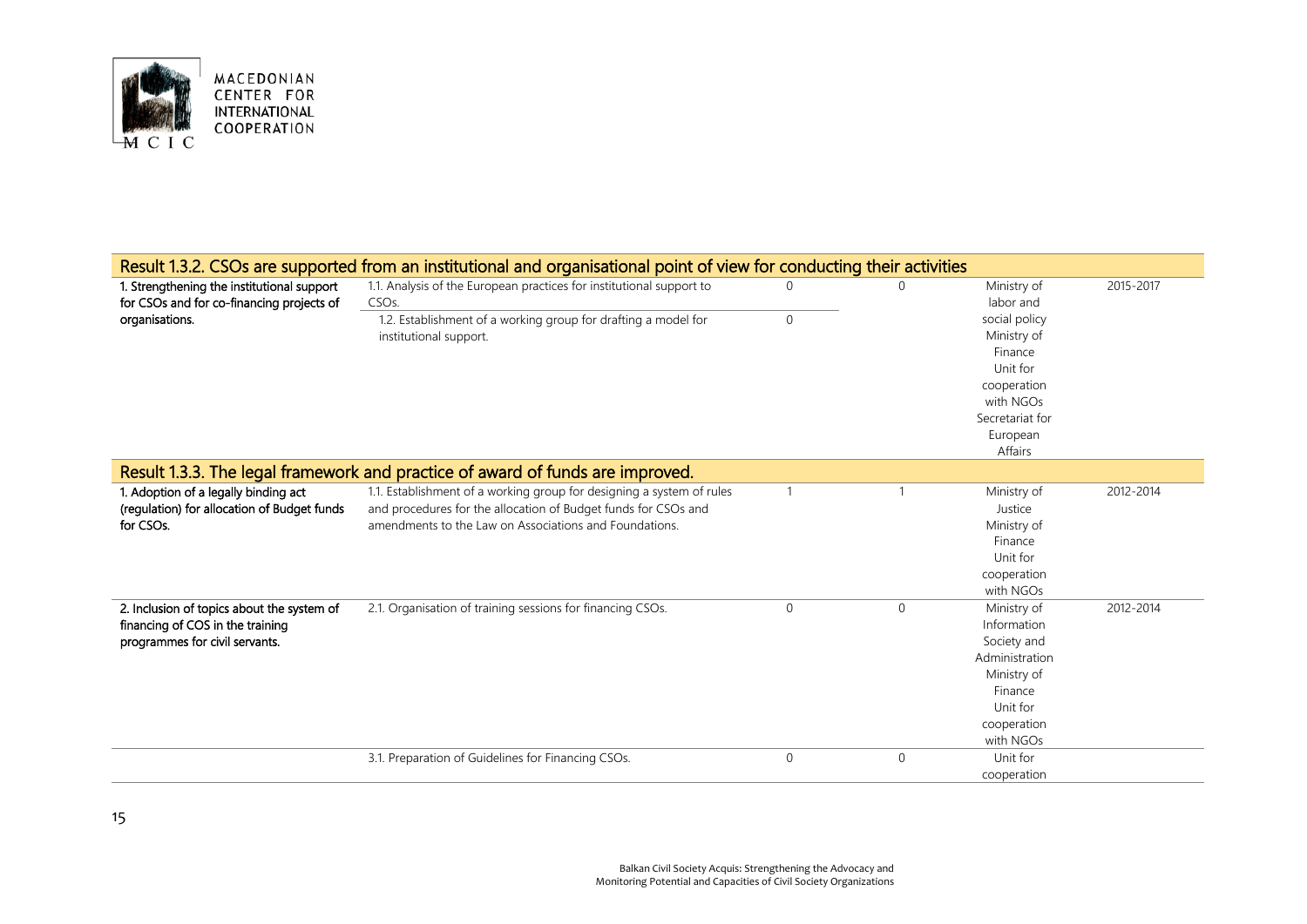

| 3. Adoption of a regulation for award of<br>funds to CSOs and monitoring the                                                                                              | 3.2. Organisation of consultative events and discussions with CSOs.                                                                                                             |                |   | with NGOs<br>Ministry of<br>Finance  |           |
|---------------------------------------------------------------------------------------------------------------------------------------------------------------------------|---------------------------------------------------------------------------------------------------------------------------------------------------------------------------------|----------------|---|--------------------------------------|-----------|
| utilization thereof pursuant to the acts.<br>4. Ensuring availability of information<br>about all organizations that received funds<br>from the Budget of the Republic of | 4.1. Creation and publication of a database of CSOs which received<br>funds from the Budget of the Republic of Macedonia.                                                       | $\Omega$       | 0 | Unit for<br>cooperation<br>with NGOs | 2012-2014 |
| Macedonia and the status of their projects.<br>(in conjunction with the measure for an<br>integrated electronic database).                                                | 4.2. Updating information in the database                                                                                                                                       | $\mathbf{0}$   |   | All ministries                       |           |
|                                                                                                                                                                           | Priority area 2: Participation in the policy making and law drafting process and in the EU integration process                                                                  |                |   |                                      |           |
|                                                                                                                                                                           | Objective 2.1. Enhancing the conditions for participation of CSOs in policy and decision making processes.                                                                      |                |   |                                      |           |
|                                                                                                                                                                           |                                                                                                                                                                                 |                |   |                                      |           |
|                                                                                                                                                                           | Result 2.1.1. CSOs are included in all policy making and law drafting process in accordance with the prescribed rules and procedures and their                                  |                |   |                                      |           |
| opinions are integrated in the documents.                                                                                                                                 |                                                                                                                                                                                 |                |   |                                      |           |
| 1. Monitoring the implementation of the                                                                                                                                   | 1.1. Assessment of implementation of the Code of Good Practices.                                                                                                                | $\overline{4}$ | 4 | Unit for                             | 2012-2014 |
| Code on Good Practices for participation<br>of the civil society in policy making<br>process.                                                                             | 1.2. Development of a report that includes recommendations for<br>improving the system.                                                                                         | 4              |   | Cooperation<br>with NGOs.            |           |
| 2. Defining the needs and possibilities for<br>normative and legal regulation of the                                                                                      | 2.1. Assessment of the current legal framework and practices with<br>recommendations for normative and legal regulation.                                                        | $\Omega$       | 0 | Ministry of<br>Information           | 2013-2014 |
| procedures for drafting laws and<br>consultations with the stakeholders.                                                                                                  | 2.2. Organisation of consultative meetings with the Objective of<br>analysing the status, determination of needs and improvement of<br>the legislation for civic participation. | $\Omega$       |   | Society and<br>Administration        |           |

| Result 2.1.2. The practice of inclusion of CSOs in policy making and law drafting processes is improved and state administration bodies consistently |                                                                 |  |  |             |           |  |  |
|------------------------------------------------------------------------------------------------------------------------------------------------------|-----------------------------------------------------------------|--|--|-------------|-----------|--|--|
| implement the rules.                                                                                                                                 |                                                                 |  |  |             |           |  |  |
| 1. Including topics such as participation in                                                                                                         | 1.1. Development of new training programmes for civil servants. |  |  | Ministry of | 2012-2014 |  |  |
| the policy making and law drafting                                                                                                                   |                                                                 |  |  | Information |           |  |  |
| processes in the civil servants training                                                                                                             |                                                                 |  |  | Society     |           |  |  |
| programmes.                                                                                                                                          | 1.2. Organisation of trainings.                                 |  |  |             |           |  |  |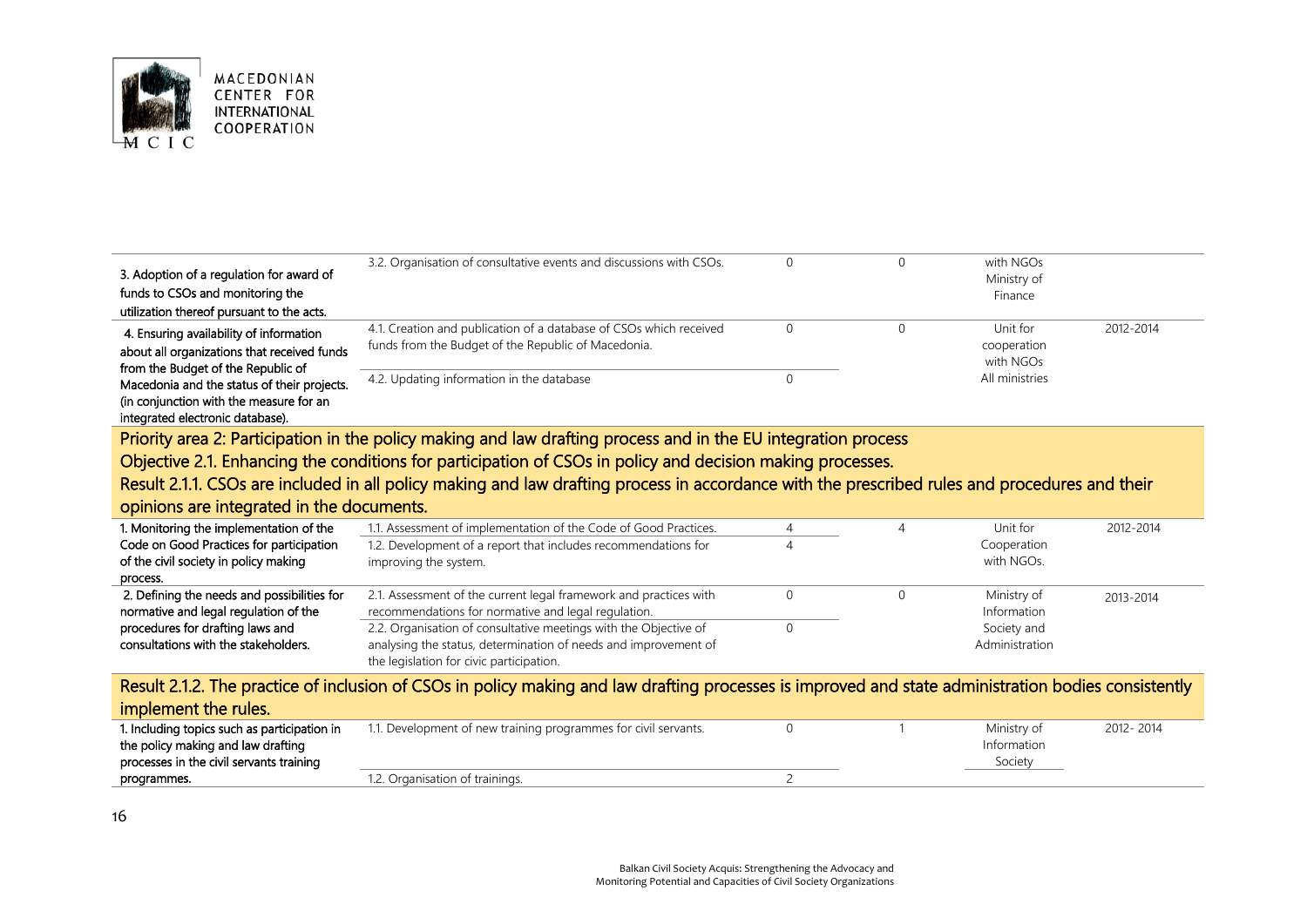

| 2. Increased coordination and inclusion of<br>CSOs in working groups for policy making<br>and law drafting processes.                                                                                                                                     | 2.1. Appointing a contact person in each ministry who will be<br>responsible for consultations.<br>2.2. Designing models of procedures and criteria for inclusion of<br>CSOs in working groups.<br>2.3. Designing forms for inclusion of CSOs in working groups.                                                                                        | 3<br>$\Omega$<br>$\mathbf{0}$       |              | Unit for<br>Cooperation<br>with NGOs.<br>All ministries                                                                 | 2013-2016  |  |  |  |
|-----------------------------------------------------------------------------------------------------------------------------------------------------------------------------------------------------------------------------------------------------------|---------------------------------------------------------------------------------------------------------------------------------------------------------------------------------------------------------------------------------------------------------------------------------------------------------------------------------------------------------|-------------------------------------|--------------|-------------------------------------------------------------------------------------------------------------------------|------------|--|--|--|
| Objective 2.2. Enhancing the process of information and consultations with the civil society by promotion of ICT Technology.<br>Result 2.2.1. Ministries conduct the consultations with CSOs and the organisation of consultations is better coordinated. |                                                                                                                                                                                                                                                                                                                                                         |                                     |              |                                                                                                                         |            |  |  |  |
| 1. Availability of information about included<br>organisations in policy making and law<br>drafting processes.                                                                                                                                            | 1.1. Designing and publishing an electronic database about<br>participation of CSOs in consultative processes with various<br>ministries.<br>1.2. Updating information in the database.<br>1.3. Designing a template and developing a method of submission<br>of initiatives and opinions directly on the website of Unit for<br>Cooperation with NGOs. | $\Omega$<br>$\mathbf 0$<br>$\Omega$ |              | Unit for<br>Cooperation<br>with NGOs/<br>Ministry of<br>Information<br>Society and<br>Administration/<br>All ministries | 2013-2014  |  |  |  |
| 2. Raising the awareness of CSOs about<br>the possibilities offered by the portal e-<br>Democracy and fostering the use thereof.                                                                                                                          | 2.1. Organising educational events about the portal e-Democracy<br>for CSOs.                                                                                                                                                                                                                                                                            | 3                                   | 3            | Ministry of<br>Information<br>Society and<br>Administration                                                             | $2012 - .$ |  |  |  |
| Objective 2.3. Strengthening the partnership in defining the policies related to European integration.<br>Result 2.3.1. Definition of policies and measures relevant to communities' needs and EU integration process.                                    |                                                                                                                                                                                                                                                                                                                                                         |                                     |              |                                                                                                                         |            |  |  |  |
| 1. Implementation of the Law on Lobbying<br>is relevant to the needs and practices.                                                                                                                                                                       | 1.1. Analysis of implementation of the Law on Lobbying.                                                                                                                                                                                                                                                                                                 |                                     | $\mathbf{0}$ | Ministry of<br>Justice                                                                                                  | 2013-2014  |  |  |  |
| 2. CSOs are actively consulted during the<br>preparation of NPAA and negotiating<br>positions for EU membership.                                                                                                                                          | 2.1. Publishing a call for inclusion of CSOs in working groups for<br>NPAA.                                                                                                                                                                                                                                                                             | 3                                   | 3            | Secretariat for<br>European<br>Affairs/ All<br>ministries                                                               | 2012-2014  |  |  |  |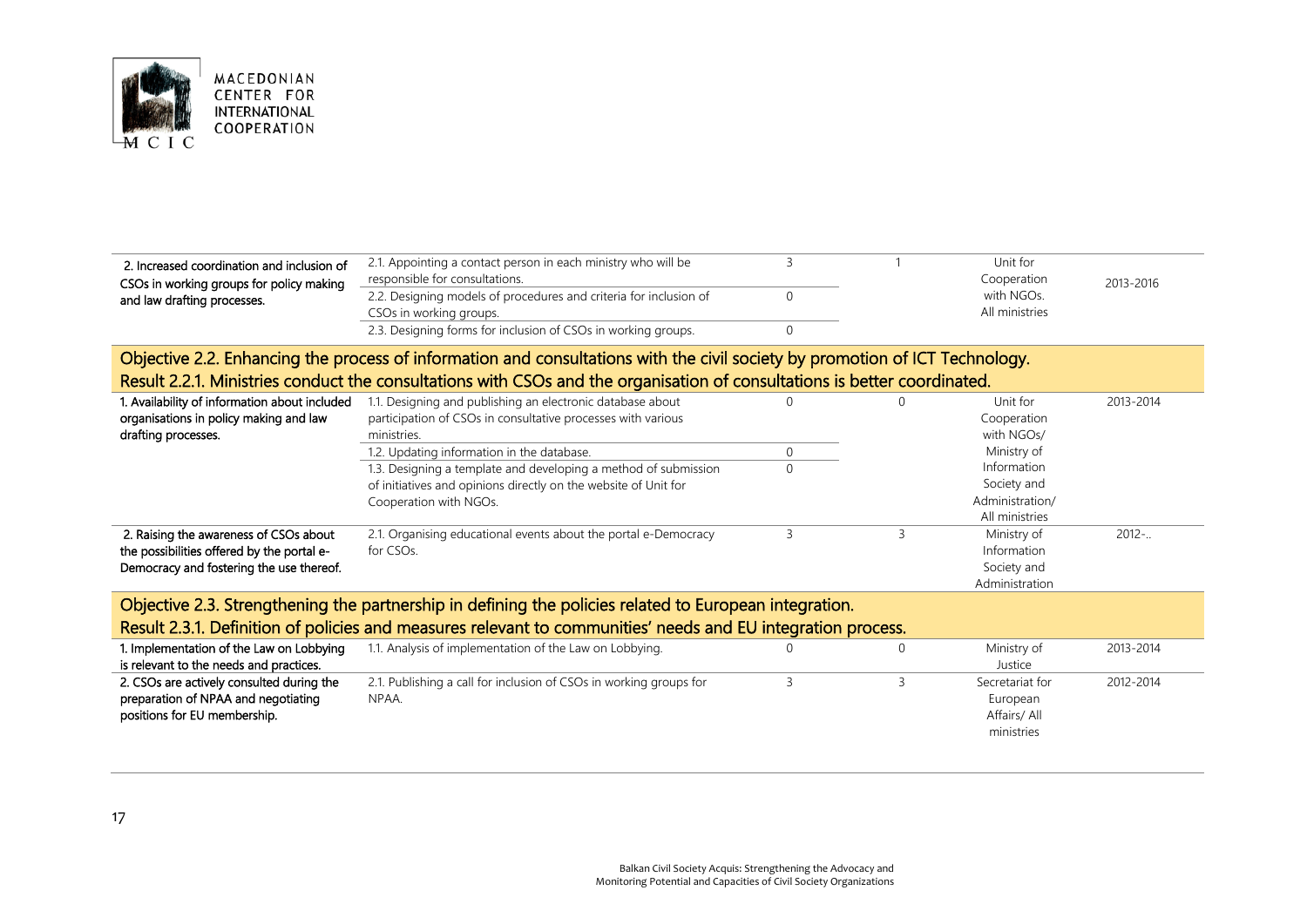

|                                                                                                                                    | Objective 2.4. Strengthening the partnerships in defining the national development programmes for EU.                                               |          |               |                 |           |  |  |  |
|------------------------------------------------------------------------------------------------------------------------------------|-----------------------------------------------------------------------------------------------------------------------------------------------------|----------|---------------|-----------------|-----------|--|--|--|
|                                                                                                                                    | Result 2.4.1. Government and CSOs actively cooperate and jointly define the priorities and development programmes for EU.                           |          |               |                 |           |  |  |  |
| 1. Inclusion of CSOs in defining the national                                                                                      | 1.1. Analysis of the inclusion of CSOs in defining the national                                                                                     |          |               | Secretariat for | 2012-2014 |  |  |  |
| development programmes for EU.                                                                                                     | development programmes for EU.                                                                                                                      |          |               | European        |           |  |  |  |
|                                                                                                                                    | 1.2. Organisation of consultative events for preparation of                                                                                         | $\Omega$ |               | Affairs/ All    |           |  |  |  |
|                                                                                                                                    | recommendations and proposals for implementation of                                                                                                 |          |               | ministries      |           |  |  |  |
|                                                                                                                                    | recommendations.                                                                                                                                    |          |               |                 |           |  |  |  |
|                                                                                                                                    | Objective 2.5. Strengthening the partnership in the programming related to the utilisation of funds for pre-accession assistance (and upon the      |          |               |                 |           |  |  |  |
|                                                                                                                                    | accession to the EU, utilization of other funds) and their monitoring.                                                                              |          |               |                 |           |  |  |  |
|                                                                                                                                    | Result 2.5.1. The Government and CSOs actively cooperate in the processes of planning, programming and monitoring the implementation.               |          |               |                 |           |  |  |  |
| 1. Inclusion of CSOs in the processes of                                                                                           | 1.1. Analysis of inclusion of CSOs to present in the programming of                                                                                 | $\Omega$ | $\Omega$      | Secretariat for | 2012-2014 |  |  |  |
| planning, programming                                                                                                              | pre-accession funds.                                                                                                                                |          |               | European        |           |  |  |  |
| and monitoring the implementation.                                                                                                 | 1.2. Organisation of consultative events for preparation of proposals                                                                               | $\Omega$ |               | Affairs/All     |           |  |  |  |
|                                                                                                                                    | for implementation of recommendations.                                                                                                              |          |               | ministries      |           |  |  |  |
| Objective 2.6. Development of partnerships with CSOs in defining the priorities for development assistance and its implementation. |                                                                                                                                                     |          |               |                 |           |  |  |  |
|                                                                                                                                    | Result 2.6.1. Established institutional framework for partnership with the civil society.                                                           |          |               |                 |           |  |  |  |
| 1. Defined programme for partnership in                                                                                            | 1.1. Designing a programme for partnership which includes                                                                                           | $\Omega$ | $\Omega$      | Ministry of     | 2012-2013 |  |  |  |
| developing the institutional, strategic and                                                                                        | mechanisms of cooperation.                                                                                                                          |          |               | foreign affairs |           |  |  |  |
| legal framework for development                                                                                                    |                                                                                                                                                     |          |               |                 |           |  |  |  |
| assistance.                                                                                                                        |                                                                                                                                                     |          |               |                 |           |  |  |  |
|                                                                                                                                    | Objective 2.7. Enhancing the cooperation in the preparation of reports upon ratified international agreements and inclusion in initiatives to which |          |               |                 |           |  |  |  |
| the Republic of Macedonia has acceded.                                                                                             |                                                                                                                                                     |          |               |                 |           |  |  |  |
|                                                                                                                                    | Result 2.7.1. Reports on implementation of ratified international agreements are comprehensive and enriched with data from the civil society.       |          |               |                 |           |  |  |  |
| 1. Continual cooperation between state                                                                                             | 1.1. Organisation of meetings for coordination with CSOs during the                                                                                 | 2        | $\mathcal{P}$ | Ministry of     | 2012-2014 |  |  |  |
| administration bodies and CSOs during the                                                                                          | implementation and/or preparation of reports on international                                                                                       |          |               | foreign affairs |           |  |  |  |
| preparation of reports.                                                                                                            | agreements.                                                                                                                                         |          |               | Ministry of     |           |  |  |  |
|                                                                                                                                    |                                                                                                                                                     |          |               | Justice         |           |  |  |  |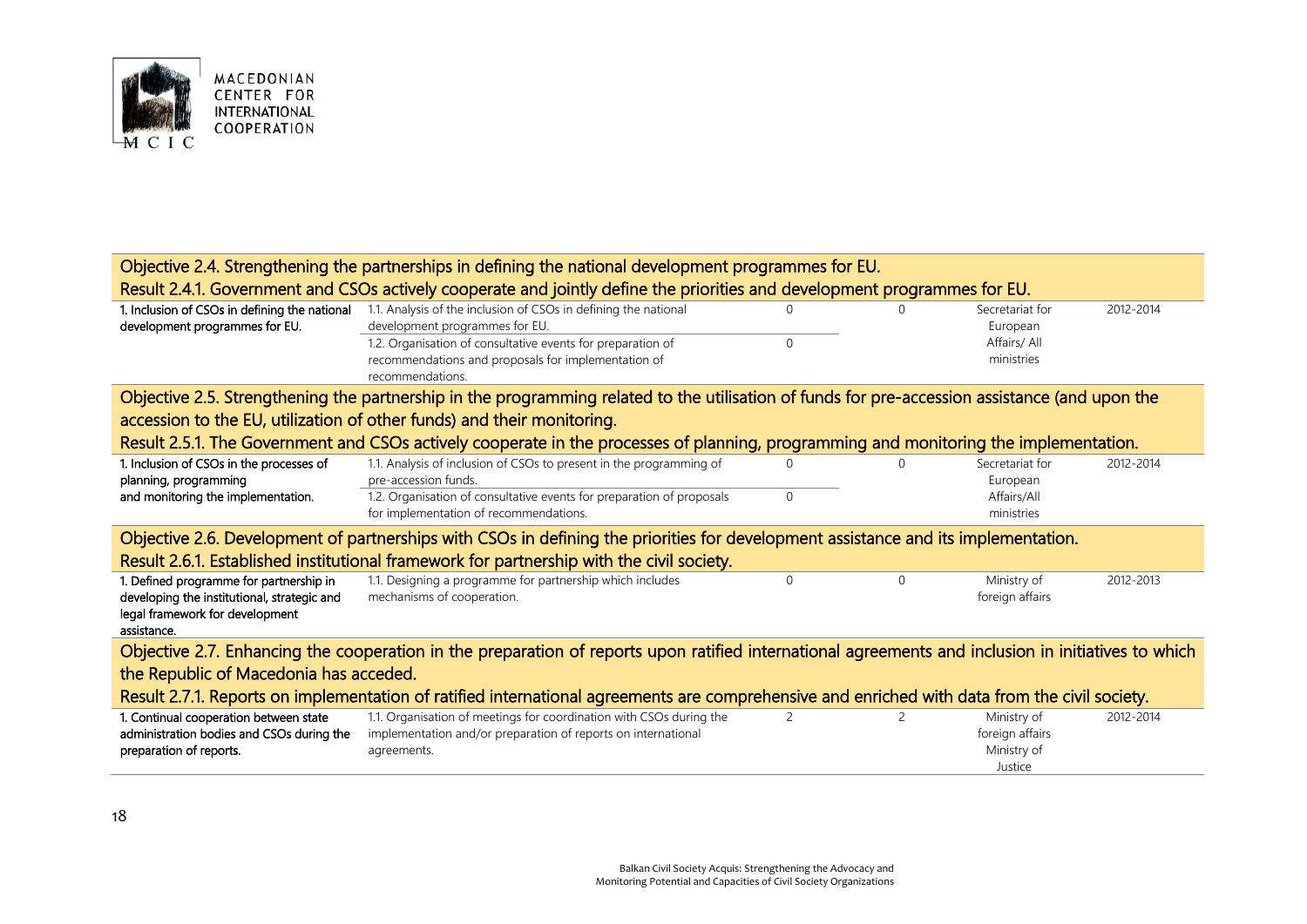

| 2. CSOs are involved in preparation and<br>implementation of the Action Plan<br>pursuant to the principles of Open<br>Government Partnership Initiative. | 2.1. Organisation of consultative meetings with CSOs during the<br>preparation and implementation of the Action Plan.                           |                | 5              | Ministry of<br>foreign affairs<br>Ministry of<br>Information<br>Society and<br>Administration | 2012      |
|----------------------------------------------------------------------------------------------------------------------------------------------------------|-------------------------------------------------------------------------------------------------------------------------------------------------|----------------|----------------|-----------------------------------------------------------------------------------------------|-----------|
| Priority area 3: Economic development and social cohesion                                                                                                |                                                                                                                                                 |                |                |                                                                                               |           |
| Objective 3.1. Supporting the development of social economy.                                                                                             |                                                                                                                                                 |                |                |                                                                                               |           |
|                                                                                                                                                          | Result 3.1.1. An enabling legal framework and environment for development of social entrepreneurship and increased participation of CSOs in the |                |                |                                                                                               |           |
| processes are created.                                                                                                                                   |                                                                                                                                                 |                |                |                                                                                               |           |
| 1. Raising the awareness of the civil society<br>about social entrepreneurship.                                                                          | 1.1. Organisation of educational events and raising the awareness of<br>the CSOs about the social entrepreneurship                              | 3              | 3              | Ministry of<br>labour and<br>social policy<br>Ministry of<br>economy                          | 2014      |
| 2. Adoption of a Law on Social<br>Entrepreneurship.                                                                                                      | 2.1. Analysis of the legal framework in relation to social<br>entrepreneurship.                                                                 | $\overline{4}$ | $\overline{4}$ | Ministry of<br>labour and                                                                     | 2014-2016 |
|                                                                                                                                                          | 2.2. Establishment of a working group for drafting a Law on Social<br>Entrepreneurship.                                                         | 3              |                | social policy                                                                                 |           |
|                                                                                                                                                          | Objective 3.2. Increasing the inclusion of CSOs in providing services for satisfying the community's needs.                                     |                |                |                                                                                               |           |
| units.                                                                                                                                                   | Result 3.2.1. CSOs contribute to satisfying the community's needs and actively cooperate with state administration bodies and local government  |                |                |                                                                                               |           |
| 1. The legal framework for social services is                                                                                                            | 1.1. Analysis of the existing legal framework for social services.                                                                              | 4              | 3              | Ministry of                                                                                   | 2012-2014 |
| improved and corresponds to the current<br>needs of the sector.                                                                                          | 1.2. Undertaking activities based on the recommendations from<br>relevant research.                                                             | $\overline{c}$ |                | labour and<br>social policy/<br>All ministries                                                |           |
|                                                                                                                                                          |                                                                                                                                                 |                |                |                                                                                               |           |

|                                      |                                                                     |  | All ministries |           |
|--------------------------------------|---------------------------------------------------------------------|--|----------------|-----------|
| 2. Raising the awareness about the   | 2.1. Organisation of educational events/meetings with the units of  |  | Ministry of    | 2012-2014 |
| possibilities and pointing out good  | the local self-government units with the Objective of promoting the |  | local self-    |           |
| examples of cooperation in providing | good practices for cooperation with CSOs in provision of services   |  | aovernance     |           |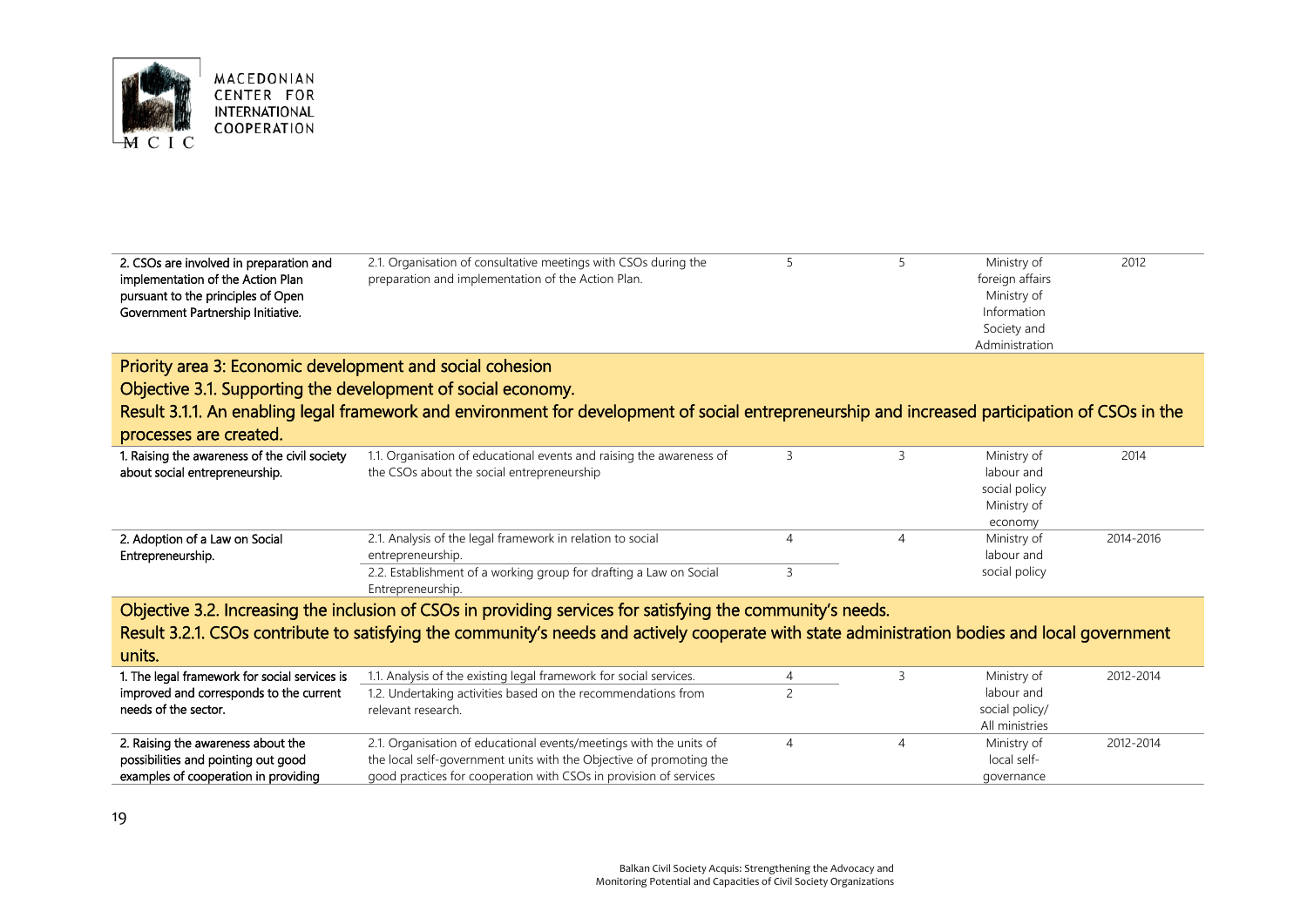

| 2.2. Organisation of meetings by the local self-government units<br>with CSOs to present the communities' needs.                                                                       |   |                                                                                                                                                                                           | Ministry of<br>labour and<br>social policy     |           |
|----------------------------------------------------------------------------------------------------------------------------------------------------------------------------------------|---|-------------------------------------------------------------------------------------------------------------------------------------------------------------------------------------------|------------------------------------------------|-----------|
| 3.1. Establishment of a working group which will design models for<br>cooperation in the area of education, health, culture etc.                                                       | 0 | $\Omega$                                                                                                                                                                                  | Ministry of<br>education and                   | 2013-2014 |
| 3.2. Publication and distribution of models of cooperation.                                                                                                                            | 0 |                                                                                                                                                                                           | science<br>Ministry of<br>heath<br>Ministry of |           |
|                                                                                                                                                                                        |   |                                                                                                                                                                                           |                                                |           |
|                                                                                                                                                                                        |   |                                                                                                                                                                                           |                                                |           |
| 1.1. A working group is established and a procedure is initiated for<br>amendments to the Law on Donations and Sponsorship in Public<br>Activities.                                    | 2 | 2                                                                                                                                                                                         | Ministry of<br>Justice                         | 2012-2013 |
| 2.1. Preparation of reports on the implementation of the Law on<br>Donations and Sponsorship in Public Activities which contain<br>information about the given donations and benefits. | 0 | $\Omega$                                                                                                                                                                                  | Ministry of<br>Justice                         | 2013-2015 |
| 2.2. Publication of reports on the web sites.                                                                                                                                          | 0 |                                                                                                                                                                                           |                                                |           |
|                                                                                                                                                                                        |   | Objective 3.3. Stimulating the support and contributions by the citizens and business sector.<br>Result 3.3.1. Citizens and business sector donate more and support the CSOs' activities. |                                                | culture   |

Result 3.4.1. The civil society is included in the dialogue and initiatives for creation of public-private partnerships with the Objective of accomplishing sustainable economic growth and social cohesion.

| l. Connection with measures from the | 1. Activities for connecting the measures from the National Agenda |             | Ministry of | 2012-2014 |
|--------------------------------------|--------------------------------------------------------------------|-------------|-------------|-----------|
| National Agenda for CSR.             | for CSR.                                                           | Economy/CSR |             |           |
|                                      |                                                                    |             | body        |           |
|                                      |                                                                    |             |             |           |

Result 3.4.2. Developed socially responsible practices for balanced growth and social cohesion which include partnership with the civil society.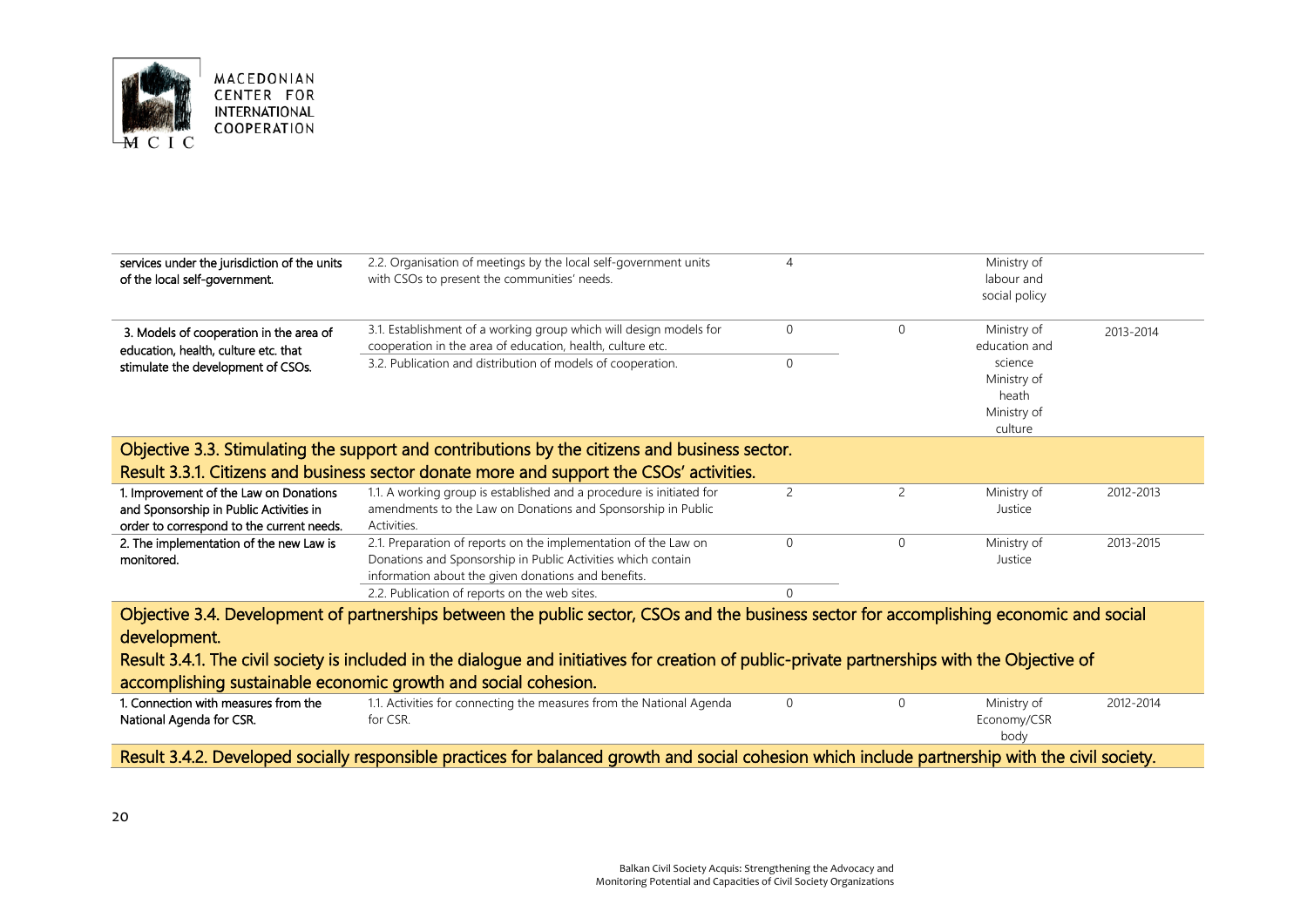

| 1. Inclusion of CSOs in debates about the<br>role of the civil society in the development<br>of public-private partnership.                                                                       | 1.1. Organisation of debates and discussions about the role of the<br>civil society in the development of public-private partnerships.                            | $\Omega$                     | $\Omega$       | Ministry of<br>Economy/CSR<br>body                            | 2012-2014 |
|---------------------------------------------------------------------------------------------------------------------------------------------------------------------------------------------------|-------------------------------------------------------------------------------------------------------------------------------------------------------------------|------------------------------|----------------|---------------------------------------------------------------|-----------|
| 2. Promotion of models of tripartite<br>partnerships (public, business and civil<br>sector) in the light of the economic                                                                          | 2.1. Defining models for tripartite partnerships for economic<br>development and social cohesion.<br>2.2. Publication of models on the web sites, organisation of | $\mathbf{0}$<br>$\mathbf{0}$ | $\mathbf{0}$   | Ministry of<br>Economy/CSR<br>body                            | 2012-2014 |
| development and social cohesion.                                                                                                                                                                  | meetings with CSOs.                                                                                                                                               |                              |                |                                                               |           |
| Priority area 4: Civic activism and support by the community                                                                                                                                      |                                                                                                                                                                   |                              |                |                                                               |           |
|                                                                                                                                                                                                   | Objective 4.1. Raising the awareness of young people and their participation in the civil society.                                                                |                              |                |                                                               |           |
|                                                                                                                                                                                                   | Result 4.1.1. Young people are actively involved and contribute in society.                                                                                       |                              |                |                                                               |           |
| 1. Cooperation with representatives from<br>the civil society in teaching school subjects<br>and performing activities in the schools<br>related to the topics of democracy and civil<br>society. | 1.1. Inclusion of CSOs in the realisation of school subjects related to<br>topics about democracy and civil society by transferring the<br>experiences.           | $\overline{c}$               | $\overline{2}$ | Ministry of<br>education and<br>science                       | $2012 - $ |
|                                                                                                                                                                                                   | Objective 4.2. Stimulating the active involvement of citizens in the civil society and social processes.                                                          |                              |                |                                                               |           |
|                                                                                                                                                                                                   | Result 4.2.1. Citizens raise initiatives and participate in initiatives for satisfying the communities' needs.                                                    |                              |                |                                                               |           |
| 1. Relation with measures from the Strategy<br>for Promotion and Development of<br>Volunteerism.                                                                                                  | 1.1. Activities for promotion of volunteerism (pursuant to the<br>Strategy for Promotion and Development of Volunteerism).                                        | $\overline{3}$               | 3              | Ministry of<br>labour and<br>social policy/<br>All ministries | 2012      |
| 2. Stimulating civic activism through joint<br>actions and events.                                                                                                                                | 2.1. Support to CSOs that promote activities for massive<br>involvement of citizens.                                                                              | $\mathbf{1}$                 | $\mathbf{1}$   | Ministry of<br>labour and                                     | 2013      |
|                                                                                                                                                                                                   | 2.2. Preparation of a report on civic engagement and volunteerism.                                                                                                | $\mathbf{0}$                 |                | social policy/<br>All ministries                              |           |
| 3. Encouraging volunteer activities among<br>the older members of the population.                                                                                                                 | 3.1. Organisation of promotional activities for enhancing the<br>volunteerism among elder population                                                              | $\mathbf{0}$                 | $\mathbf{0}$   | Ministry of<br>labour and                                     | $2013-.$  |

social policy/ All ministries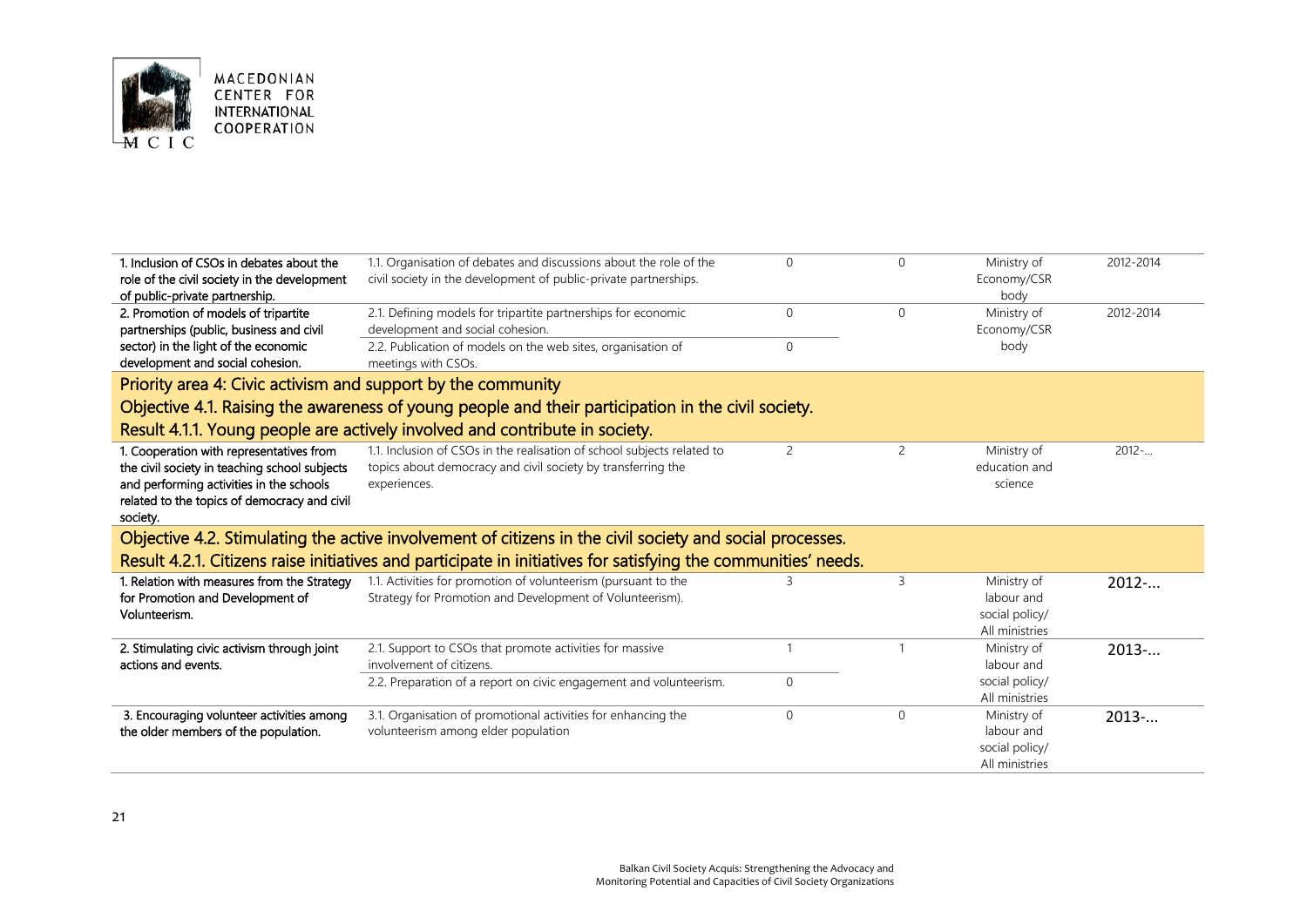

#### MACEDONIAN CENTER FOR **INTERNATIONAL** COOPERATION

# Priority area 5: Strengthened institutional framework and practices of cooperation

Objective 5.1. Strengthening the role of the Unit for Cooperation with NGOs.

Result 5.1.1. Responsibilities and obligations of the Unit for Cooperation with NGOs correspond to the scope of work according to the acts (defined responsibilities according to the Law on Associations and Foundations and alike).

| 1. Enhancing the capacities and activities of  | 1.1. Organisation of training sessions and other capacity building       |                | General    | 2012-     |
|------------------------------------------------|--------------------------------------------------------------------------|----------------|------------|-----------|
| the Unit according to the defined              | activities for the Unit's employees to enable smooth performance of      | Secretariat of |            |           |
| responsibilities.                              | their duties (administration of the OPI Commission, award of funds       | the            |            |           |
|                                                | and alike).                                                              |                | Government |           |
| 2. Analyzing the possibilities for raising the | 2.1. Comparative analysis of the organisational position of the Unit,    |                | General    | 2012-2014 |
| Unit on the level of Sector.                   | responsibilities and tasks of similar institutions in the countries from | Secretariat of |            |           |
|                                                | the region, along with recommendations.                                  | the            |            |           |
|                                                | 2.2. Organisation of consultative events upon recommendations.           |                | Government |           |

Objective 5.2. Enhancing the exchange of information, consultations and active partnership.

## Result 5.2.1. The website of the Unit for Cooperation with NGOs is a functional tool for exchange of information, consultations and active

| cooperation.                                                                                                        |                                                                                                                                                                                    |  |                                           |           |
|---------------------------------------------------------------------------------------------------------------------|------------------------------------------------------------------------------------------------------------------------------------------------------------------------------------|--|-------------------------------------------|-----------|
| 1. Prepared electronic review of<br>information about the situation,<br>characteristics and capacities of the civil | 1.1. Upgrading the technical features and interaction of the website<br>of the Unit for Cooperation with NGOs for the purpose of enabling<br>the Unit to perform its competencies. |  | Ministry of<br>information<br>society and | 2015-2017 |
| society.                                                                                                            | 1.2. Creation and publication of an electronic database that<br>integrates all databases foreseen in this Action Plan.                                                             |  | administration                            |           |
|                                                                                                                     | 1.3. Defining a concept and mechanism for collection and update of<br>data.                                                                                                        |  |                                           |           |

Objective 5.3. Strengthening the mechanism of communication of the network of civil servants responsible for cooperation with the civil society. Result 5.3.1. A functional mechanism is established for mutual coordination and exchange of information (network of civil servants responsible for cooperation with the CSOs).

| 1. Improving the existing mechanism and  | 1.1. Development of draft procedures, criteria and scope of work of |             |  | Unit for | 2012 |
|------------------------------------------|---------------------------------------------------------------------|-------------|--|----------|------|
| introduction of criteria and mandate for | the network of civil servants responsible for cooperation with the  | cooperation |  |          |      |
| election of members from the network of  | civil societv.                                                      |             |  |          |      |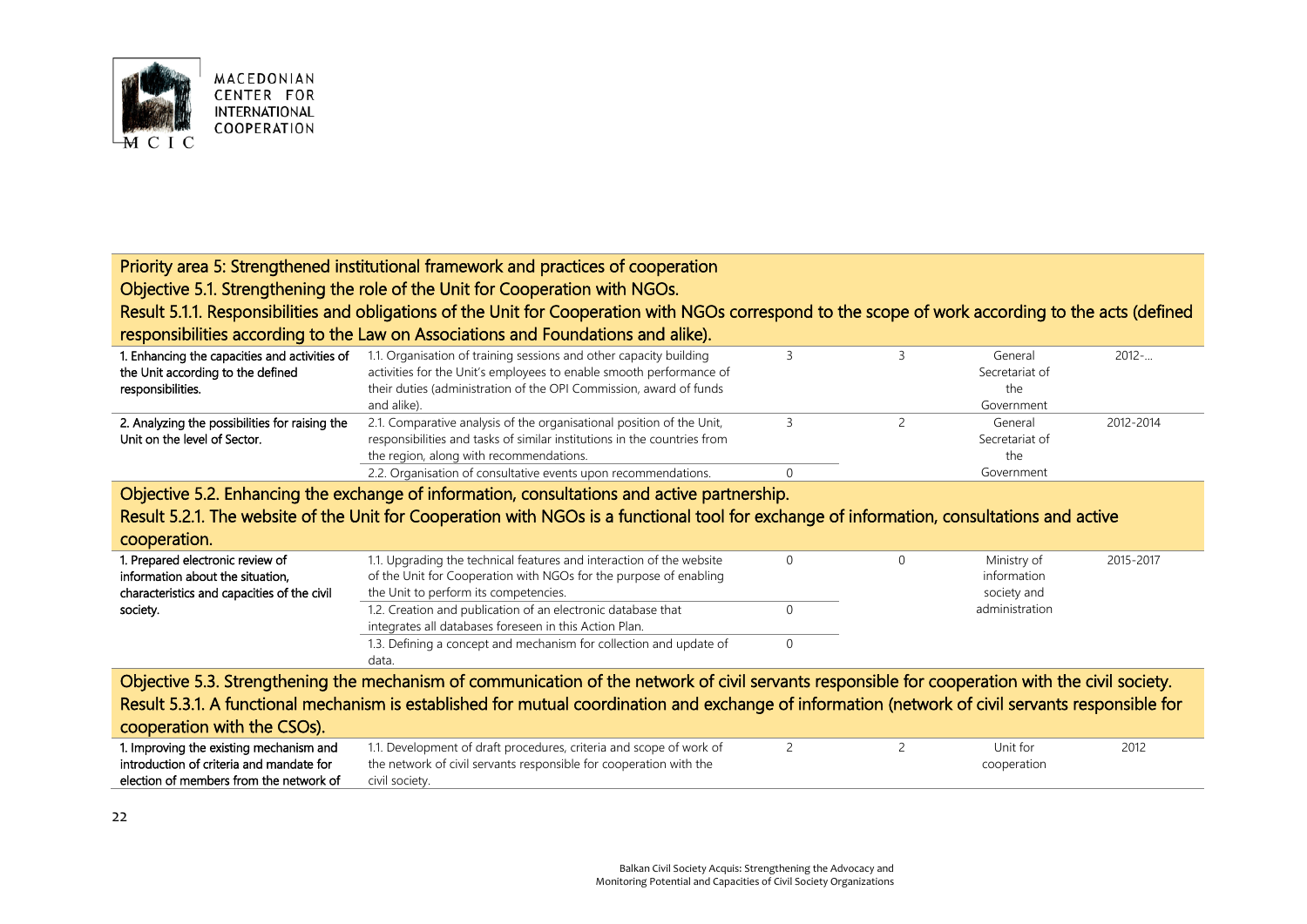

| civil servants responsible for cooperation |                                                                      |   |            | with NGOs/ All |           |  |
|--------------------------------------------|----------------------------------------------------------------------|---|------------|----------------|-----------|--|
| with CSOs.                                 |                                                                      |   | ministries |                |           |  |
| 2. Capacity building of members of the     | 2.1. Organisation of various capacity building activities for the    |   |            | Unit for       | $2012-$   |  |
| network of civil servants responsible for  | network of civil servants responsible for cooperation with the CSOs. |   |            | cooperation    |           |  |
| cooperation with CSOs.                     | 2.2. Development of a programme and organisation of training for     |   |            | with NGOs      |           |  |
|                                            | trainers for the network members about issues relating to the legal  |   |            |                |           |  |
|                                            | framework and operation of CSOs.                                     |   |            | Ministry of    |           |  |
|                                            | 2.3. Preparation of a template about the format and contents of the  |   |            | information    |           |  |
|                                            | annual report for implementation of Strategy's measures by state     |   |            | society and    |           |  |
|                                            | administration bodies and the cooperation in general.                |   |            | administration |           |  |
| 3. Publishing and updating the list of     | 3.1. Making a list of members and their deputies in the network of   | Δ |            | Unit for       | 2012-2014 |  |
| members of the network – civil servants    | civil servants responsible for cooperation with CSOs.                |   |            | cooperation    |           |  |
| responsible for cooperation with NGOs      |                                                                      |   |            | with NGOs      |           |  |
|                                            |                                                                      |   |            |                |           |  |

and their deputies.

Objective 5.4. Contribution in the light of continual and open debate for the needs related to the development of the civil society. Result 5.4.1. Institutional cooperation is strengthened and participation of CSOs in defining the priorities for cooperation and development is

## increased.

| 1. CSOs actively participate in defining the | 1.1. Establishment of a working group.                                 |  | Unit for    | 2012-2017 |
|----------------------------------------------|------------------------------------------------------------------------|--|-------------|-----------|
| priorities, giving proposals for enhancing   | 1.2. Making analysis of the structure, mandate and scope of work of    |  | cooperation |           |
| the environment and in monitoring the        | the consultative body.                                                 |  | with NGOs   |           |
| implementation of the Strategy through       | 1.3. Organisation of coordinative meetings within state                |  |             |           |
| the established consultative body            | administration bodies regarding the structure, mandate and scope       |  |             |           |
| consisting of representatives of the         | of work of the consultative body.                                      |  |             |           |
| Government, state administration bodies      | 1.4. Organisation of consultative activities for establishment of a    |  |             |           |
| and CSOs.                                    | consultative body for cooperation and dialogue.                        |  |             |           |
|                                              | 1.5. Preparation of foundation acts, criteria and procedure for        |  |             |           |
|                                              | election of members and other acts for establishment of the            |  |             |           |
|                                              | consultative body.                                                     |  |             |           |
|                                              | 1.6. Drafting the Rules of Procedure for operation of the consultative |  |             |           |
|                                              | body.                                                                  |  |             |           |
|                                              | 1.7. Preparation of activity reports of the consultative body.         |  |             |           |